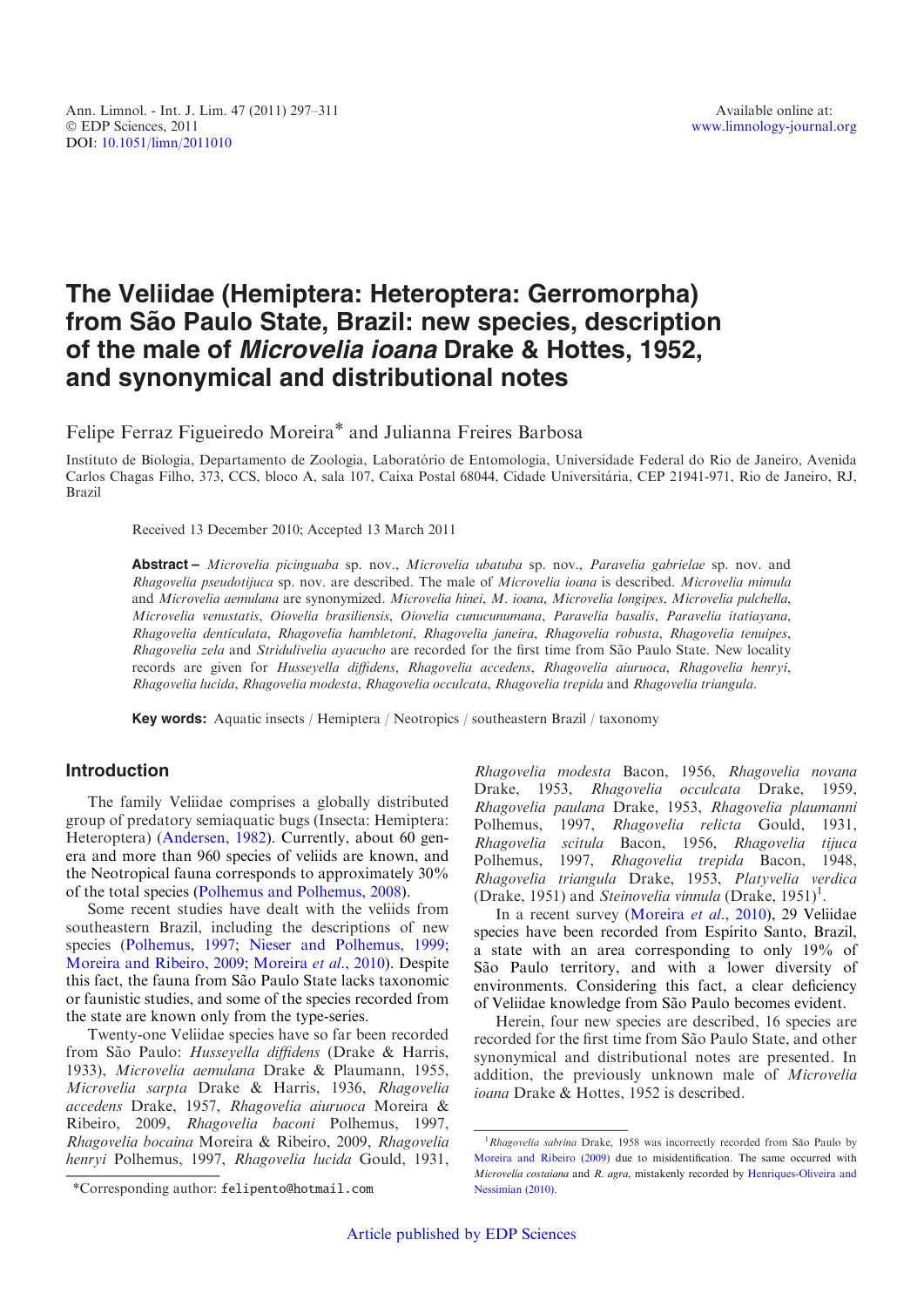# Material and methods

Measurements have been taken from five males and five females whenever possible and are presented in millimetres. Measurements of Paravelia Breddin, 1898 antennomeres include intersegmental pieces for comparison with older descriptions, in which these pieces were included in measurements. In quotations of label data, a comma separates different information, a period separates information on different specimens, and a semicolon separates different specimens with same information. All the localities are organized in north-to-south order. Names of collectors or deposition institutes appear inside parenthesis.

Material from the following institutions have been examined: Coleção Entomológica José Alfredo Pinheiro Dutra, Laboratório de Entomologia, Departamento de Zoologia, Instituto de Biologia, Universidade Federal do Rio de Janeiro, Rio de Janeiro, Brazil (DZRJ); Faculdade de Ciências e Letras, Universidade Estadual Paulista, Assis, Brazil (FCL); Instituto de Biociências, Letras e Ciências Exatas, Universidade Estadual Paulista, São José do Rio Preto, Brazil (IBILCE); Museu Nacional, Universidade Federal do Rio de Janeiro, Rio de Janeiro, Brazil (MNRJ); Museu de Zoologia, Universidade de São Paulo, São Paulo, Brazil (MZSP); Laboratório de Entomologia Aquática, Departamento de Hidrobiologia, Universidade Federal de São Carlos, São Carlos, Brazil (UFSCAR). Specimens have been identified based on original descriptions or available redescriptions, and keys from [Polhemus and Spangler](#page-14-0) [\(1995\),](#page-14-0) [Polhemus \(1997\)](#page-14-0) and [Nieser and Polhemus \(1999\).](#page-14-0)

Abbreviations used for measurements are as follows: body length (BL), head length (HL), head width through eyes (HW), length of antennomeres I–IV (ANT I, ANT II, ANT III, ANT IV), minimum interocular distance (INT), maximum eye width (EYE), pronotum length on midline (PL), pronotum width (PW), length of foreleg segments (FORELEG), length of middle leg segments (MIDLEG), length of hind leg segments (HINDLEG), femoral length (FEM), tibial length (TIB), length of tarsomeres I–III (TAR I, TAR II, TAR III).

## **Descriptions**

## Microvelia (Microvelia) picinguaba sp. nov.

Macropterous male. BL: 1.84–1.90; HL: 0.26–0.29; HW: 0.44–0.46; ANT I: 0.18, ANT II: 0.13–0.14, ANT III: 0.16–0.18, ANT IV: 0.24–0.26; INT: 0.21–0.23; EYE: 0.10–0.13; PL: 0.59–0.65; PW: 0.73–0.78; FORELEG: FEM: 0.39–0.43, TIB: 0.35–0.38, TAR I: 0.21–0.23; MIDLEG: FEM: 0.49–0.50, TIB: 0.39–0.40, TAR I: 0.10–0.13, TAR II: 0.15; HINDLEG: FEM: 0.54–0.60, TIB: 0.56–0.60, TAR I: 0.11–0.13, TAR II: 0.15.

Head dorsally brown, with narrow transverse yellow stripe at base, and darker bright longitudinal midline.

Antenna light brown to brown, except for proximal half of antennomere I and intersegmental pieces between antennomeres II–III and III–IV, yellow. Eyes black. Venter of head light brown. Rostrum light brown, with last article black. Pronotum brown to dark brown, with orange yellow transverse band on anterior fifth, and many dark punctations on posterior lobe. Sides and venter of prothorax orange yellow. Sides and venter of meso- and metathorax orange brown. Venter of abdomen orange brown to dark brown, darker on first three segments. Narrow longitudinal midline on last four sternites silvery. Genital segments light brown. Forewings brown, with a pair of elongated white maculae extending from wing base to apex of pronotum, a pair of central rounded white maculae, and an apical median elongated white macula. Inner margin of exposed wing whitish. Coxae, trochanters, base of femora and internal surface of fore femur pale yellow; remainder of legs brown.

Head short, with impressed midline, covered by short brown setae and longer thin setae along internal eye margin and near rostrum insertion. Antenna covered by short brown setae, with few longer setae on dorsal surface of all antennomeres. Antennomere I wider than others, thickened towards apex, curved outward; II wider than III, thicker on apex; III cylindrical, thinner than IV; IV fusiform, on middle slightly narrower than II. Eyes well separated from pronotum, with posterior surface flattened. Rostrum slightly passing anterior margin of mesosternum.

Pronotum subpentagonal, with weak median carina, divided into short anterior lobe and longer posterior lobe. Incomplete transverse row of circular punctations present on anterior lobe, near head; another row between anterior and posterior lobes; several punctations on posterior lobe. Humeri slightly elevated, with outer margin straight. Posterior angle of pronotum narrowly rounded. Side of prothorax with two anterior circular punctations and a short transverse row on posterior part. A pair of punctations present on base of proacetabula; a wider, deeper pair on inner portion of proacetabula; an even wider pair on mesosternum, below fore coxae; a narrow pair on inner portion of mesoacetabula.

Abdomen with sides sinuous, narrower on half of tergite II, the sides bowed outward towards tergite VI, and convergent along tergite VII. Posterior margin of abdominal tergite VII with a wide rounded concavity. Abdominal sternites I–II laterally compressed; IV–VII centrally flattened. Abdominal sternites V–VII with a longitudinal carina on each side of the flattened area  $(Fig. 1)$  $(Fig. 1)$ ; VII also depressed towards apex. Posterior margin of abdominal sternite VII straight. Dorsum of genital segment I with parallel lateral margins, and posterior margin rounded, with an evident central notch [\(Fig. 2](#page-2-0)). Most of the venter of genital segment I inserted on abdomen; the posterior margin strongly excavated, especially on left side. Genital segments II–III slightly turned left; segment II slightly swollen centrally, with posterior margin weakly concave ([Fig. 3](#page-2-0)); segment III (proctiger) without lateral horns ([Fig. 3\)](#page-2-0). Parameres asymmetrical, the left much bigger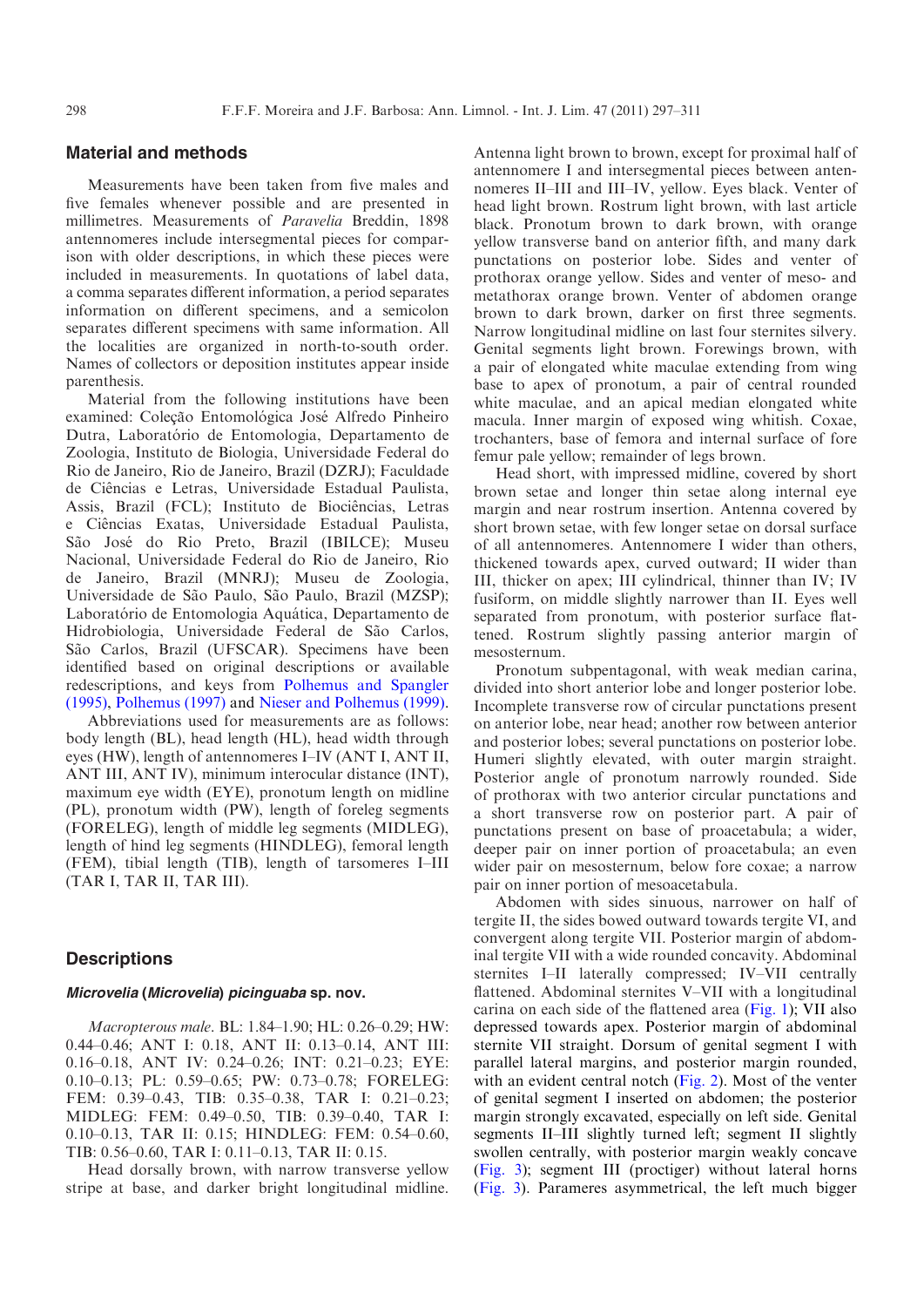<span id="page-2-0"></span>

Figs. 1–15. 1. M. picinguaba sp. nov., apex of abdomen, male, ventral view. 2. M. picinguaba sp. nov., genital segment I, male, dorsal view. 3. M. picinguaba sp. nov., genital segments, male, ventral view. 4. M. picinguaba sp. nov., left paramere, male, dorsal view. 5. M. picinguaba, sp. nov., right paramere, male, dorsal view. 6. M. picinguaba sp. nov., fore tibia, male. 7. M. ubatuba sp. nov., part of thorax and abdomen, male, ventral view. 8. M. ubatuba sp. nov., genital segment I, male, dorsal view. 9. M. ubatuba sp. nov., genital segments, male, ventral view. 10. M. ubatuba sp. nov., genital segments (I removed), male, ventral view. 11. M. ubatuba sp. nov., paramere, male, lateral view. 12. P. gabrielae sp. nov., macropterous specimen, dorsal view, scale bar = 1.00 mm. 13. P. gabrielae sp. nov., paramere, male, lateral view and detail of apex. 14. R. pseudotijuca sp. nov., proctiger, male. 15. R. pseudotijuca sp. nov., paramere, male, lateral view.

than the right, both sinuous and with emarginated apex (Figs. 4 and 5).

Wings slightly passing apex of genital segments. Forewing with short brown setae on anterior portion and on outer vein. Legs covered by short brown setae, without enlargements or spines. Fore tibia sinuous, with welldeveloped grasping comb; this curved, extending beyond apex of tibia (Fig. 6). Apex of middle tibia with a row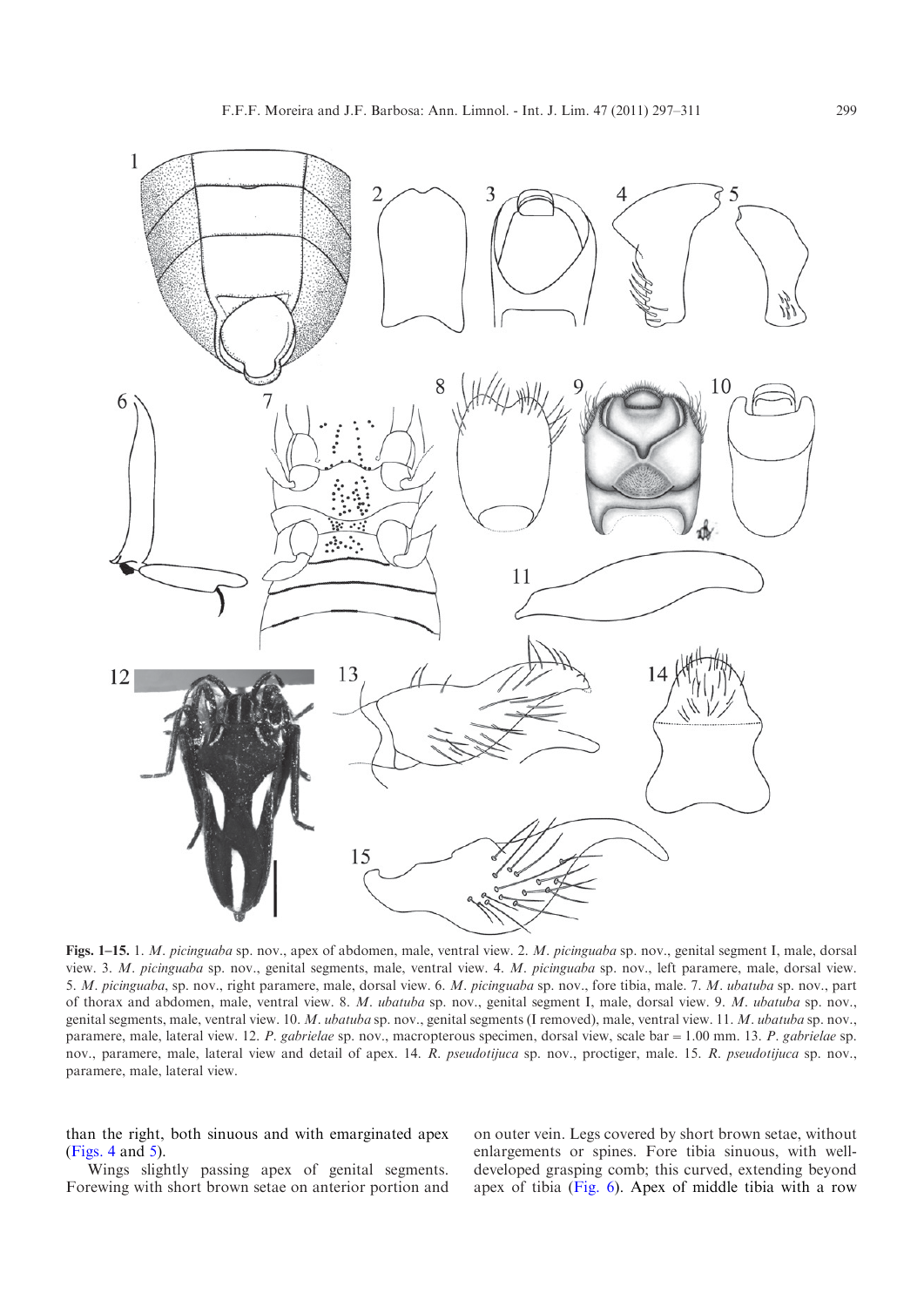of long thin setae decreasing in size posteriorly. Hind femur slightly wider than middle, not curved, slightly flattened near apex. Hind tibia straight.

Macropterous female. BL: 1.86–1.88; HL: 0.25–0.29; HW: 0.43–0.44; ANT I: 0.19, ANT II: 0.14, ANT III: 0.16–0.18, ANT IV: 0.24; INT: 0.21–0.23; EYE: 0.10–0.13; PL: 0.61–0.63; PW: 0.76–0.79; FORELEG: FEM: 0.40–0.41, TIB: 0.33–0.34, TAR I: 0.21–0.23; MIDLEG: FEM: 0.49–0.51, TIB: 0.39–0.40, TAR I: 0.11, TAR II: 0.15–0.16; HINDLEG: FEM: 0.60–0.61, TIB: 0.61–0.64, TAR I: 0.10–0.11, TAR II: 0.13–0.15.

Very similar to macropterous male in colour and structure. Abdomen less sinuous, wider, slightly darker ventrally. Posterior abdominal sternites with silvery midline, without other modifications found on males. Posterior margin of abdominal sternite VII slightly concave. Genital segments in horizontal position. Wings may leave a small portion of genital segments exposed. Legs without spines. Fore tibia straight, without grasping comb. Middle tibia with apical row of long setae decreasing in size posteriorly.

Type-material. BRAZIL: São Paulo – Ubatuba, Parque Estadual da Serra do Mar, Núcleo Picinguaba, Rio da Fazenda, 05.III.2004 (F.F.F. Moreira): 1 macropterous male [HOLOTYPE], 1 macropterous female [ALLOTYPE], 2 macropterous males, 1 macropterous female [PARATYPES] (DZRJ).

Distribution. Known only from the type-locality, a river located on a protected area of Atlantic Forest in northern coastal São Paulo State.

Etymology. This species in named after the locality of Picinguaba, where the type-series was collected.

Comments. This species is described as new based on the above-mentioned modifications found on male abdomen and genitalia. The pair of ventral abdominal carinae and the flattened central area of abdominal sternites ([Fig. 1\)](#page-2-0) present on males of  $M$ . *picinguaba* sp. nov. is not known from any other Neotropical species of the genus.

Besides that, the asymmetry of genital segments is reported for only a few Microvelia Westwood, 1834 species from the Americas, and is different from that found in M. picinguaba sp. nov. In the new species, the excavation of the posterior margin of genital segment I, found in several species of the genus, is more developed on left than on right side [\(Fig. 3](#page-2-0)). Moreover, left paramere is much bigger than the right one ([Figs. 4](#page-2-0) and [5\)](#page-2-0), and genital segments II–III are slightly turned left ([Fig. 3](#page-2-0)).

In Microvelia tateiana [Drake, 1951](#page-14-0), genital segment II, not segment I, is ventrally asymmetrical, being strongly expanded on left side, and bearing a transversal protuberance on right side. In the case of Microvelia peruviensis McKinstry, 1937, similarly to the new species, male left paramere is much bigger than right paramere, but no asymmetry of genital segment I is mentioned. Also, the male of M. peruviensis bears spines on hind femur, absent in M. picinguaba sp. nov.

The male of Microvelia ayacuchana Drake & Maldonado-Capriles, 1952, by its turn, possesses genital segment I slightly asymmetrical, expanded and turned right, an inclination opposed to that found on segments II–III of M. picinguaba sp. nov. Finally, male genital segment I of M. picinguaba sp. nov. is dorsally symmetrical, and has rounded posterior margin, with an evident central notch ([Fig. 2](#page-2-0)), much similar to that described for Microvelia argentata Nieser & Alkins-Koo, 1991. Both species are, however, easily distinguishable by colouration predominantly black in M. argentata, this being brown in *M. picinguaba*, sp. nov., and by symmetrical male parameres in M. argentata.

#### Microvelia (Kirkaldya) ubatuba sp. nov.

Macropterous male. BL: 2.22–2.32; HL: 0.36–0.38; HW: 0.56–0.61; ANT I: 0.28–0.30, ANT II: 0.14–0.18, ANT III: 0.26–0.29, ANT IV: 0.36–0.39; INT: 0.25–0.26; EYE: 0.15–0.16; PL: 0.65–0.71; PW: 0.86–0.90; FORELEG: FEM: 0.60–0.68, TIB: 0.48–0.51, TAR I: 0.26–0.28; MIDLEG: FEM: 0.69–0.78, TIB: 0.58–0.64, TAR I: 0.15, TAR II: 0.18–0.19; HINDLEG: FEM: 0.78–0.85, TIB: 0.78–0.81, TAR I: 0.14–0.16, TAR II: 0.18–0.20.

Head orange brown to dark brown, with longitudinal midline shining black, and a pair of deep dark punctations at base. Base of antennomere I yellow, remaining of article brown; other antennomeres brown, lighter than I. Eyes dark reddish brown. Rostrum yellow, except for last article dark brown. Pronotum yellow or orange yellow, lighter on anterior lobe and longitudinal midline of posterior lobe. Sides of prothorax orange yellow to orange. Sides of meso- and metathorax orange brown. Venter of thorax orange to dark brown, darker posteriorly. Abdominal connexiva dark yellow, covered by golden pubescence (visible in dried specimens), with an irregular longitudinal black stripe on inner portion. Venter of abdomen orange to orange brown, black on intersegmental sutures. Genital segments orange brown. Wings light brown, with concolorous veins, and a pair of short maculae at base, a small macula at each closed cell, and a subtriangular apical macula white. Coxae, trochanters and proximal half of femora yellow; remainder of legs light brown.

Head relatively short, with light long thin setae along inner eye margin and near rostrum insertion. Antenna covered by short brown setae, with longer thinner setae on dorsal surface of all articles. Antennomere I wider than others, curved outward; II wider than III and IV, thickened towards apex; III cylindrical; IV fusiform, on middle subequal to III in thickness. Eyes almost touching pronotum. Rostrum slightly surpassing base of mesosternum.

Pronotum subpentagonal, divided into short anterior and longer posterior lobe, with weak longitudinal carina on midline, this fading posteriorly. Anterior lobe of pronotum with a centrally incomplete transversal row of circular punctations near head; another centrally incomplete, irregular row between anterior and posterior lobes; posterior lobe with numerous punctations, absent on anterior 4/5 of longitudinal midline. Sides and venter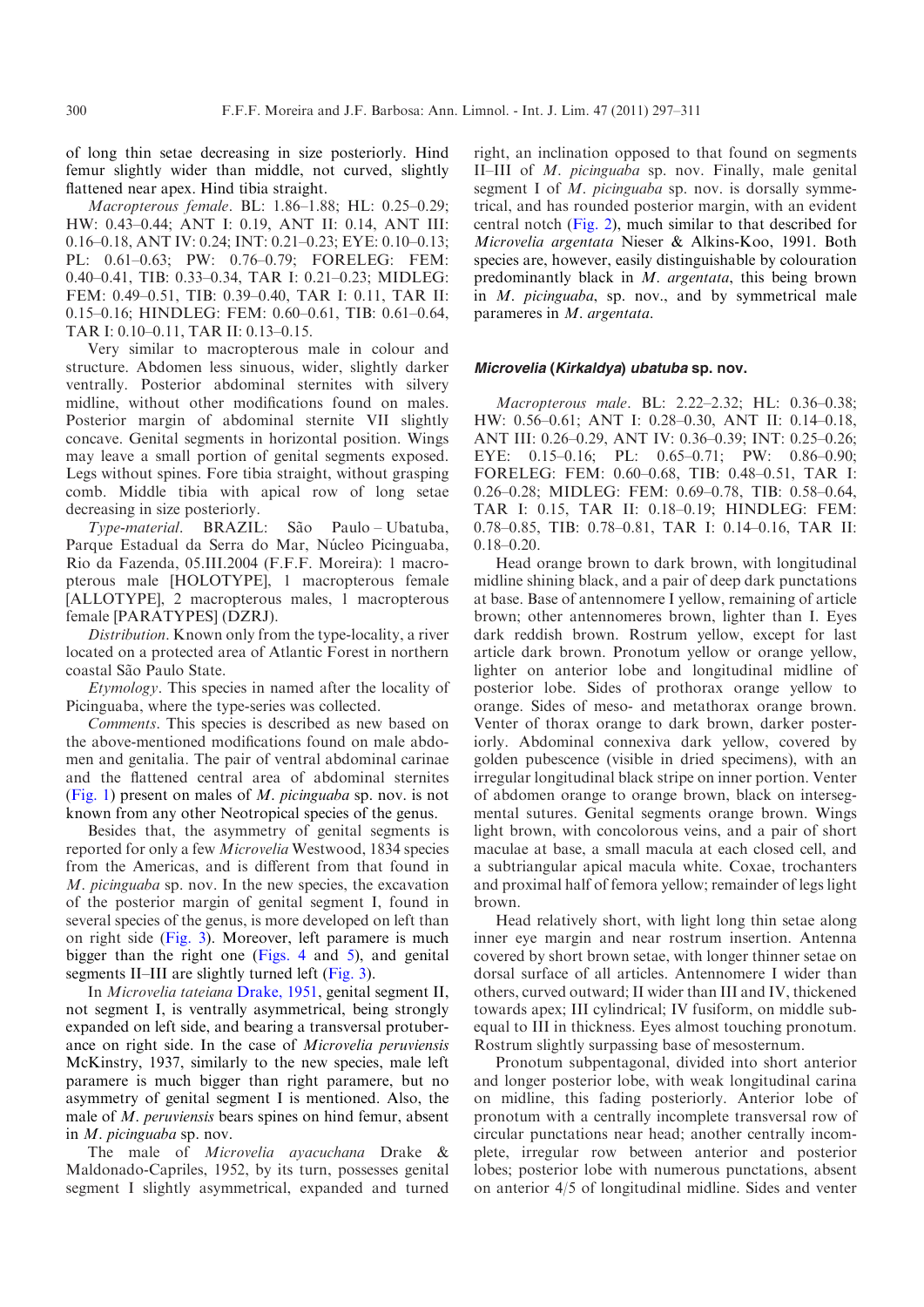of thorax, acetabula and first two abdominal sternites with several punctations, these forming two oblique rows on mesosternum and an almost complete circle on metasternum [\(Fig. 7](#page-2-0)).

Abdominal connexiva divergent, bowed outward, for three segments; convergent posteriorly. Posterior margin of abdominal tergite VII widely concave. Abdominal sternites I–II laterally compressed; IV–VII centrally depressed. Intersegmental area between abdominal sternites expanded, deeply pitted [\(Fig. 7\)](#page-2-0). Dorsum of genital segment I with lateral margins convergent and posterior margin concave centrally [\(Fig. 8\)](#page-2-0). Venter of genital segment I with a rounded central depression, from which numerous setae arise; the posterior margin with an evident central notch ([Fig. 9](#page-2-0)). Genital segment II caudally flattened, posterior margin centrally concave, with a pair of lateral projections ([Fig. 10](#page-2-0)). Parameres symmetrical, shape as in [Figure 11](#page-2-0). Genital segment III (proctiger) without lateral projections.

Wings exposing most of abdominal connexiva and genital segments. Forewing with several short brown setae on outer vein. Legs without spines, covered by short brown setae, with some longer setae on dorsal surfaces of femora and tibiae. Fore tibia straight, flattened on inner distal surface, with short grasping comb slightly passing apex of segment. Apex of middle tibia with a ventral decreasing row of light long setae near apex. Hind femur slightly wider than middle, not curved, weakly flattened near apex. Hind tibia straight.

Type-material. BRAZIL: São Paulo-Ubatuba, Parque Estadual da Serra do Mar, Núcleo Picinguaba, poças à esquerda da Trilha do Tronco, 16.XII.1992 (E. Calil & M. E. Felix): 1 macropterous male [HOLO-TYPE], 2 macropterous males [PARATYPES] (DZRJ); Núcleo Picinguaba, folhiço mata, 04.X.1999 (Equipe Entomologia): 1 macropterous male [PARATYPES].

Distribution. Known from temporary pools found on the same conservation unit where the type-specimens of M. picinguaba sp. nov. were collected.

Etymology. This species in named after Ubatuba municipality, where the type-series was collected.

Comments. As mentioned above for M. picinguaba sp. nov., M. ubatuba sp. nov. is described as new based on modifications found on male abdomen and genitalia. In the latter species, however, no asymmetry was observed. The genital segments, as the parameres, are symmetrical both dorsally and ventrally.

In M. ubatuba sp. nov., abdominal sternites I–II are densely covered by punctations [\(Fig. 7](#page-2-0)) and sternites IV–VII are distinctly depressed centrally. The dorsum of genital segment I displays concave posterior margin ([Fig. 8\)](#page-2-0) and parameres are symmetrical ([Fig. 11\)](#page-2-0), as seen in many species of the genus. The venter of genital segment I, however, presents a strong rounded depression and a notch on posterior margin ([Fig. 9\)](#page-2-0), which allows distinguishing this species from its congeners.

The general shape of genital segment I in  $M$ . ubatuba sp. nov. is similar to that drawn by [Polhemus \(1977\)](#page-14-0) for Microvelia circumcincta Champion, 1898. In the latter

species, a ventral depression, from which setae arise, is also visible at the segment. However, a posterior notch is not present in the drawing, neither is it mentioned by [Polhemus \(1977\)](#page-14-0). Besides that, antennomere IV of M. circumcincta is shorter than III, the opposite occurring in M. ubatuba sp. nov., and the wing maculae of M. circumcincta are pale brown, whereas in M. ubatuba sp. nov. they are white.

Another Microvelia species that bears ventral depressions on genital segment I is Microvelia braziliensis McKinstry, 1937. In this case, the depression is longitudinal and there is a pair of lateral triangular projections, absent in M. ubatuba sp. nov. Genital segment II of the new species also seems to be uniquely modified, being caudally flattened, with a pair of lateral projections on posterior margin. Such modifications have not been described so far for any other Microvelia from the Americas.

#### Paravelia gabrielae sp. nov.

Macropterous male. BL: 4.10–4.32; HL: 0.60–0.68; HW: 0.79–0.84; ANT I: 0.65–0.75, ANT II: 0.33–0.35, ANT III: 0.38–0.40, ANT IV: 0.36–0.38; INT: 0.41–0.44; EYE: 0.16–0.20; PL: 1.44–1.60; PW: 1.38–1.58; FORELEG: FEM: 1.08–1.23, TIB: 0.94–1.04, TAR I: 0.06–0.08, TAR II: 0.13–0.14, TAR III: 0.24–0.26; MIDLEG: FEM: 1.25–1.28, TIB: 1.28–1.35, TAR I: 0.08–0.10, TAR II: 0.16–0.19, TAR III: 0.26–0.29; HINDLEG: FEM: 1.60–1.69, TIB: 1.75–1.88, TAR I: 0.09–0.10, TAR II: 0.21–0.24, TAR III: 0.30–0.33.

Head reddish brown, with longitudinal midline and two pairs of punctations on base depressed and shinning; the sides of the midline and head itself marked by silvery frosting. Antennae and legs dark brown to black; the legs lighter on venter and sometimes with reddish areas. Eyes red and shining. Rostrum brown, except for article IV dark brown. Pronotum dark red, with a pair of longitudinal silvery frosting stripes on anterior lobe [\(Fig. 12](#page-2-0)); the area on sides of the stripes dark brown. Sides and venter of body entirely orange red, lighter than pronotum. Forewings dark brown with veins concolorous and, when in rest, with three pale yellow maculae – a basal pair of elongated maculae extending almost to middle of wings, the maculae not touching outer margins of wings for most of their lengths, and a distal longer elongated maculae, which reaches the apex of the wings ([Fig. 12\)](#page-2-0).

Head and body dorsally covered by dark setae, slightly longer on sides of prothorax. Antennae and legs more densely covered by short brown setae, especially on venter of femora; dorsum of tibiae also with dense covering of short silvery setae. Antennomere I wider than others, slightly thicker on apex, bowed outward; II–III cylindrical; II wider than III and IV; IV fusiform, slightly wider than III. Rostrum reaching about the middle of mesosternum.

Pronotum subpentagonal, with longitudinal median carina well developed; humeri elevated, with outer margin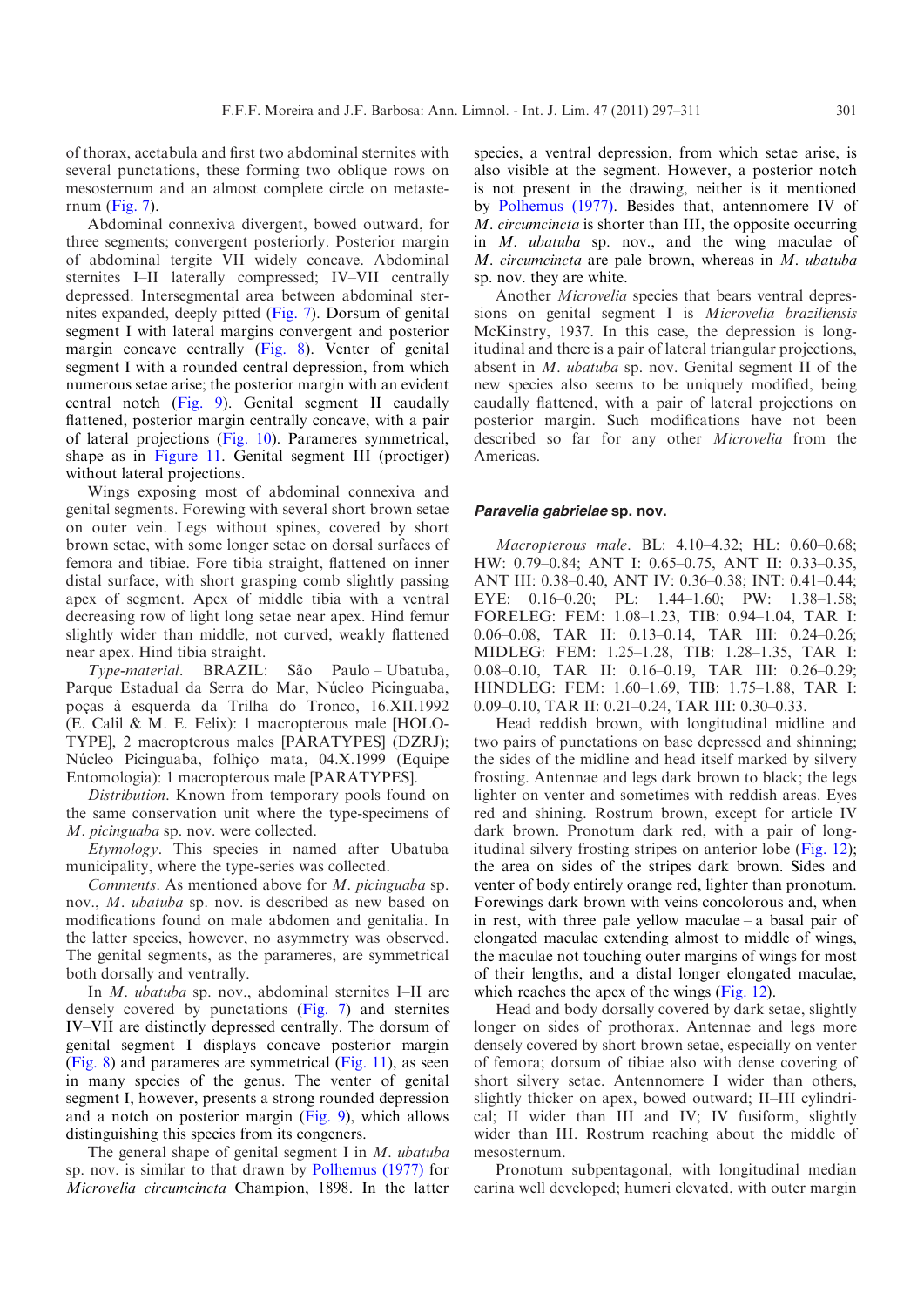rounded; a row of circular punctations next to anterior margin, a few scattered punctations on anterior lobe, a row between anterior and posterior lobes, and several wider and deeper punctations on posterior lobe; margins thickened on posterior lobe; and posterior angle slightly sinuous. Venter of thorax and abdomen covered by thin light setae. Area between meso- and metasternum with two pairs of tubercles. Metasternum swollen, with posterior margin rounded.

Abdominal connexiva elevated, slightly exposed, weakly folding the wings laterally. Abdominal sternite I laterally compressed. Remaining sternites unmodified. Last sternite without posterior projections. Genital segment I with dorsal posterior margin slightly rounded; with a longitudinal elevation on venter. Parameres symmetrical, curved, strongly tapering towards apex [\(Fig. 13\)](#page-2-0).

Trochanters unarmed. Fore tibia with a weak preapical concavity on inner surface, and well-developed grasping comb, extending beyond apex of segment. Fore and middle femora and tibiae with approximately same width. Venter of middle femur with one or two short- or medium-sized spines near centre, absent in some cases. Hind femur wider than others, sinuous, with a row of spines occupying most of its length, except for basal- and distalmost areas. Hind femur spines short and wide, except for distalmost two, which are longer and posteriorly curved; these spines also placed slightly more ventrally in relation to others.

Macropterous female. BL: 4.19–4.26; HL: 0.65–0.68; HW: 0.81–0.85; ANT I: 0.63, ANT II: 0.35–0.36, ANT III: 0.40–0.43, ANT IV: 0.35–0.38; INT: 0.43–0.48; EYE: 0.20; PL: 1.52–1.56; PW: 1.46–1.56; FORELEG: FEM: 1.00– 1.18, TIB: 1.96–1.05, TAR I: 0.08, TAR II: 0.13, TAR III: 0.26; MIDLEG: FEM: 1.29–1.40, TIB: 1.25–1.36, TAR I: 0.08–0.10, TAR II: 0.16, TAR III: 0.28; HINDLEG: FEM: 1.54–1.65, TIB: 1.79–1.89, TAR I: 0.11, TAR II: 0.21–0.23, TAR III: 0.29–0.33.

Colour and general structure as in males, except for: body slightly more robust; fore tibia without concavity or grasping comb; middle femur without spines; and hind femur thinner, with at most a single spine located just after middle.

Type-material. BRAZIL: São Paulo – Parque Nacional da Serra da Bocaina, em bromélia, V.1980 (L. F. Reys): 1 macropterous male [HOLOTYPE], 1 macropterous female [ALLOTYPE] 5 macropterous males, 2 macropterous females [PARATYPES] (MNRJ). Espírito Santo-Aracruz, Santa Cruz, I.1975 (L. F. Reys): 1 macropterous male [PARATYPE] (MNRJ).

Distribution. This new species is described from material collected on bromeliads on Serra da Bocaina National Park, northeast São Paulo State. Material was also obtained from Espírito Santo State, which demonstrates that future collections on bromeliads from Minas Gerais and Rio de Janeiro states might eventually reveal new records of this newly described species.

Etymology. The species is named in honour of Gabriela Moreira, daughter of the first author of the present work.

Comments. Only four bromeliad-inhabiting Paravelia have been described so far: Paravelia helenae (Hungerford, 1929), Paravelia manausana Polhemus & Polhemus, 1984, Paravelia paolettii Polhemus & Polhemus, 1991 and Paravelia recens (Drake & Harris, 1935). P. helenae and P. gabrielae sp. nov. present respectively orange red and dark red pronotum, which differentiates them from their congeners found in bromeliads, that bear orange brown, brown or black pronotum. In the case of P. helenae, the orange red colour also occurs on head, whereas in *P. gabrielae* sp. nov. the head is reddish brown.

Other characteristics useful for distinguishing these species are the colour and shape of forewing maculae. In P. helenae and P. recens they are white, whereas P. paolettii, P. manausana and P. gabrielae sp. nov. have pale yellow or yellow maculae. Individuals of all these species bear three maculae on forewing, they being rounded in P. helenae, the basal two elongated and the distal one rounded or oval in P. recens and P. paolettii, and all elongated in  $P$ . manausana and  $P$ . gabrielae sp. nov.

The basal maculae of P. manausana, however, touch the outer margin of the wings, opposite to that found in P. gabrielae sp. nov. These last two species can also be distinguished by the presence of two yellow marks on the anterior pronotal lobe of  $P$ . manausana, whereas two longitudinal silvery stripes are found in P. gabrielae sp. nov.

# Rhagovelia pseudotijuca sp. nov.

Apterous male. BL: 3.75–3.85; HL: 0.53–0.54; HW: 0.93–0.94; ANT I: 0.96–1.00, ANT II: 0.46–0.48, ANT III: 0.64, ANT IV: 0.56–0.58; INT: 0.23–0.24; EYE: 0.35–0.36; PL: 1.02–1.04; PW: 1.20–1.24; FORELEG: FEM: 1.20– 1.24, TIB: 1.24–1.26, TAR I: 0.03–0.05, TAR II: 0.03– 0.04, TAR III: 0.26–0.29; MIDLEG: FEM: 1.90–1.94, TIB: 1.64–1.72, TAR I: 0.11, TAR II: 0.66–0.68, TAR III: 0.78–0.82; HINDLEG: FEM: 1.58–1.64, TIB: 1.74–1.78, TAR I: 0.09–0.10, TAR II: 0.15–0.18, TAR III: 0.38–0.40.

Head dark brown to black, with longitudinal midline and two oblique impressions on base shining. Antennomere I with base dark yellow, middle portion brown and apex dark brown; remaining antennomeres dark brown. Eyes dark red. Bucculae and rostral articles I, II and base of III yellowish brown; rest of III brown; IV dark brown. Anterior fourth of pronotum orange brown, rest of dorsum of thorax black. Proacetabula and sides of thorax orange brown; prosternum dark brown to black. Sides and venter of meso- and metathorax black. Mesoacetabula orange brown; metacetabula light brown. Abdominal tergites I–VI black; connexiva black on inner portion, orange brown on outer portion. Abdominal tergite VII black, with an anteriorly directed subtriangular orange brown spot. Male paratype also bears an irregular indistinct orange brown spot on middle of tergite VI. Abdominal sternites black; central portion of VII orange brown. Genital segments orange brown. Coxae and trochanters yellow to light brown. Femora and base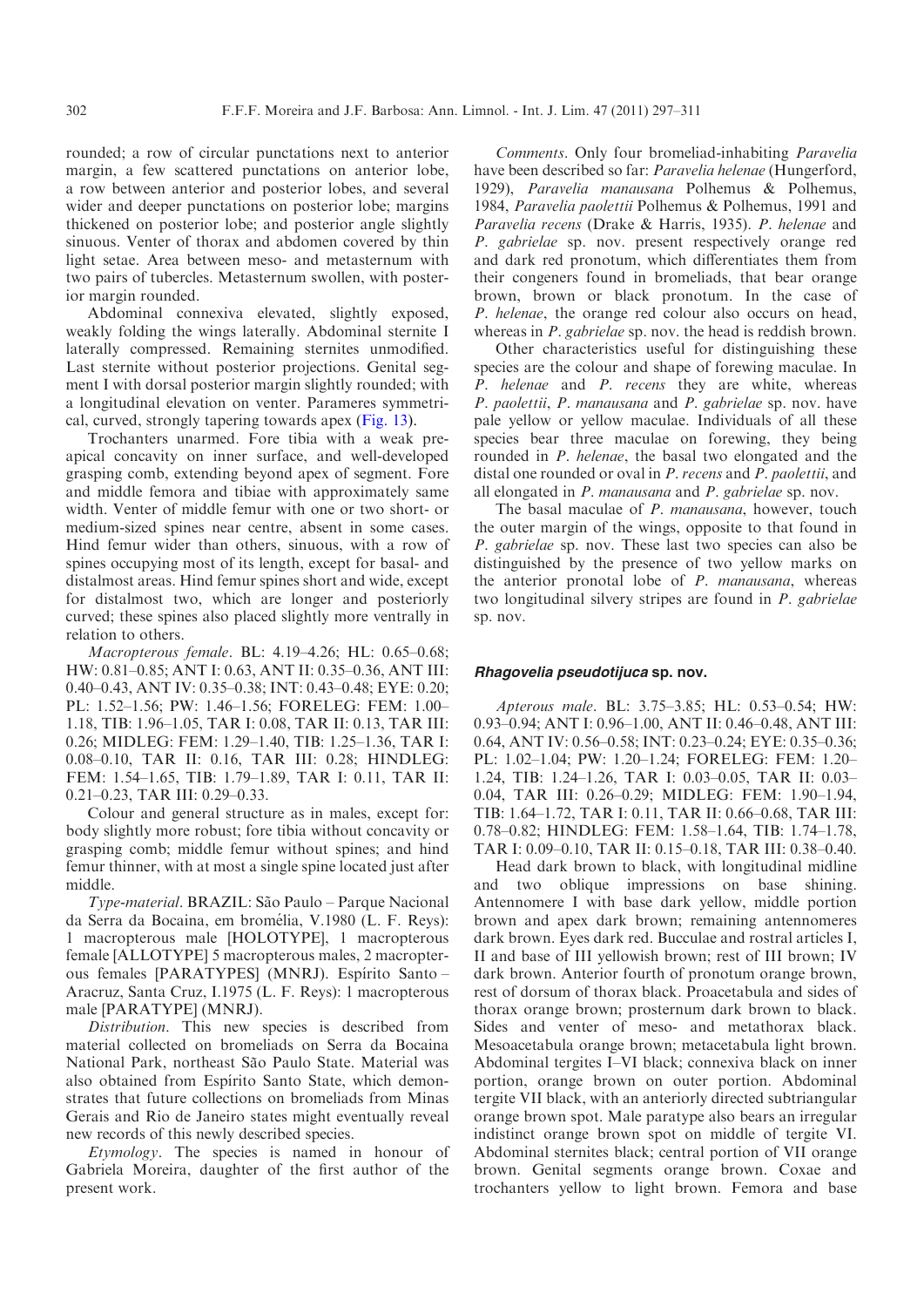of tibiae dorsally orange brown; ventrally yellow to light brown. Tarsi and remainder of tibiae brown.

Head and thorax densely covered by short shining setae; longer, thicker, black setae on anterior area of head, along inner margin of eye, and on sides of thorax; long light setae on posterior margin of abdominal tergites and sternites. Head short, velvety, with big eyes. Antenna covered by short brown setae, with black spine-like setae on dorsum of antennomeres I–II. Antennomere I wider than others, slightly thickened on apex, bowed outward; II–III cylindrical, II being slightly wider than III; IV fusiform, sub-equal on centre to III. Rostrum reaching about middle of mesosternum. Jugum and adjacent portion of proepisternum without black denticles.

Pronotum completely covering mesonotum, with some circular punctations adjacent to anterior margin, and several indistinct punctations on posterior 3/4. Exposed portion of metasternum short. A short row of punctations on posterior margin of propleura. Mesosternum with two oblique rows of very long brown setae.

Abdominal tergites slightly elevated centrally. Abdominal tergite VII subquadrate, with posterior margin slightly rounded. Abdominal connexiva horizontal or slightly elevated, bowed outward until sides of tergite III, then progressively convergent. Abdominal sternite I (visible) compressed laterally, but not forming an expressive longitudinal carina. Other sternites unmodified. Last sternite without black denticles on sides or on posterolateral margins surrounding genital cavity. Proctiger as in [Figure 14](#page-2-0). Parameres symmetrical, curved, wider on base, then strongly tapering to apex ([Fig. 15\)](#page-2-0).

Legs covered by short brown setae, with rows of longer thicker black setae on femora and tibiae. Fore femur thickened, after middle as wide as middle femur ([Fig. 16](#page-7-0)). Fore tibia bowed posteriorly, with inner apical concavity weakly developed, and grasping comb distinctly extended beyond apex of segment [\(Figs. 16](#page-7-0)). Hind trochanter with six or seven sub-equal black spinules [\(Fig. 17\)](#page-7-0). Hind femur slightly incrassate, with a decreasing row of eight to twelve spinules on proximal half, and two spine rows on distal half – dorsal most decreasing, with seven spines, ventral most with four to six sub-equal spines [\(Fig. 17\)](#page-7-0). Hind tibia straight, with subiqual spinules throughout its length, plus apical spur [\(Fig. 17\)](#page-7-0).

Apterous female ([Fig. 18](#page-7-0)). BL: 4.50–4.80; HL: 0.51– 0.53; HW: 1.03; ANT I: 1.10–1.14, ANT II: 0.56, ANT III: 0.72–0.76, ANT IV: 0.62–0.64; INT: 0.24–0.25; EYE: 0.36–0.39; PL: 1.18–1.22; PW: 1.44–1.50; FORELEG: FEM: 1.42–1.46, TIB: 1.52, TAR I: 0.04–0.05, TAR II: 0.03, TAR III: 0.36; MIDLEG: FEM: 2.20–2.22, TIB: 1.98–2.00, TAR I: 0.11–0.13, TAR II: 0.76–0.82, TAR III: 0.90–0.98; HINDLEG: FEM: 1.84, TIB: 2.04–2.10, TAR I: 0.10–0.11, TAR II: 0.23, TAR III: 0.45.

Larger and more robust than males. Pronotal and connexival marks yellowish brown instead of orange brown in one of the specimens. Remainder of body, antennae and legs coloured as in males, except for spot on abdominal tergite VII, more rounded and central. Like in males, a small orange brown spot might occur on

abdominal tergite VI. Base of abdominal tergite VIII black; rest of tergite VIII and genital segments orange brown. Jugum, proepisternum and abdominal segment without black denticles. Dorsum of abdomen without longitudinal carina. Margins of abdominal connexiva not thickened. Fore femur less thickened, and fore tibia less bowed than in males. Hind trochanter without spines. Hind femur less incrassate than in males, with a decreasing row of four or five small spines near apex.

Type-material. BRAZIL: São Paulo-São José do Barreiro, Parque Nacional da Serra da Bocaina, PT03G, 23.IV.2006 (F.F.F. Moreira): 1 apterous male [HOLO-TYPE], 1 apterous female [ALLOTYPE] (DZRJ); tributa´rio do Rio Mambucaba, P3, 07.VII.2003 (A.L. Henriques-Oliveira): 1 apterous female [PARATYPE] (DZRJ); Fazenda Barreirinha, tributário do Rio Mambucaba, P6, 05.VII.2004: 1 apterous male [PARA-TYPE] (DZRJ).

Additional material. BRAZIL: São Paulo – Campos do Jordão, 1906 (Lünderwaldt): 1 apterous male, 3 apterous females (MZSP).

Distribution. The species occurs at medium to high altitude streams on Serra da Bocaina National Park, and on Campos do Jordão Municipality.

Etymology. The name of the species is derived from its striking resemblance with *R. tijuca*.

Comments. R. pseudotijuca sp. nov. is part of the robusta group sensu [Polhemus \(1997\),](#page-14-0) based on the following features: pronotum completely covering mesonotum, absence of black denticles on posterolateral region of abdominal segment VII, abdomen of apterous female without longitudinal carina, female connexiva of normal width throughout its length, and apical spur of hind tibia straight.

The general appearance of the specimens is very similar to that of R. tijuca, a member of the hirtipes group sensu [Polhemus \(1997\).](#page-14-0) Such resemblance leads to the identification of the type-specimens cited above as  $R$ . tijuca by [Henriques-Oliveira and Nessimian \(2010\).](#page-14-0) Both species, and their respective groups, can be differentiated by the longitudinal abdominal carina and thickened connexiva, found only in females of the hirtipes group.

The shape of male paramere in R. *pseudotijuca* sp. nov. ([Fig. 15\)](#page-2-0) easily separates the species from others of the robusta group, being more similar to the general pattern found in species of the *itatiaiana* group *sensu* [Polhemus](#page-14-0) [\(1997\)](#page-14-0) occurring in southeastern Brazil, like R. itatiaiana Drake, 1953 and R. trepida Bacon, 1948.

The males of R. *pseudotijuca* sp. nov. were tested on [Polhemus' \(1997\)](#page-14-0) identification key to the robusta group, resulting in Rhagovelia torreyana Bacon, 1956, if the large conical spine is considered to be really absent from hind tibia. If it is considered that this large spine can be found on males of the species, but is absent from specimens examined, there is no logical result, and the closest options are Rhagovelia equatoria Polhemus, 1997, Rhagovelia boliviana Polhemus, 1995, Rhagovelia ornata Bacon, 1956 and Rhagovelia caribbeana Polhemus, 1997.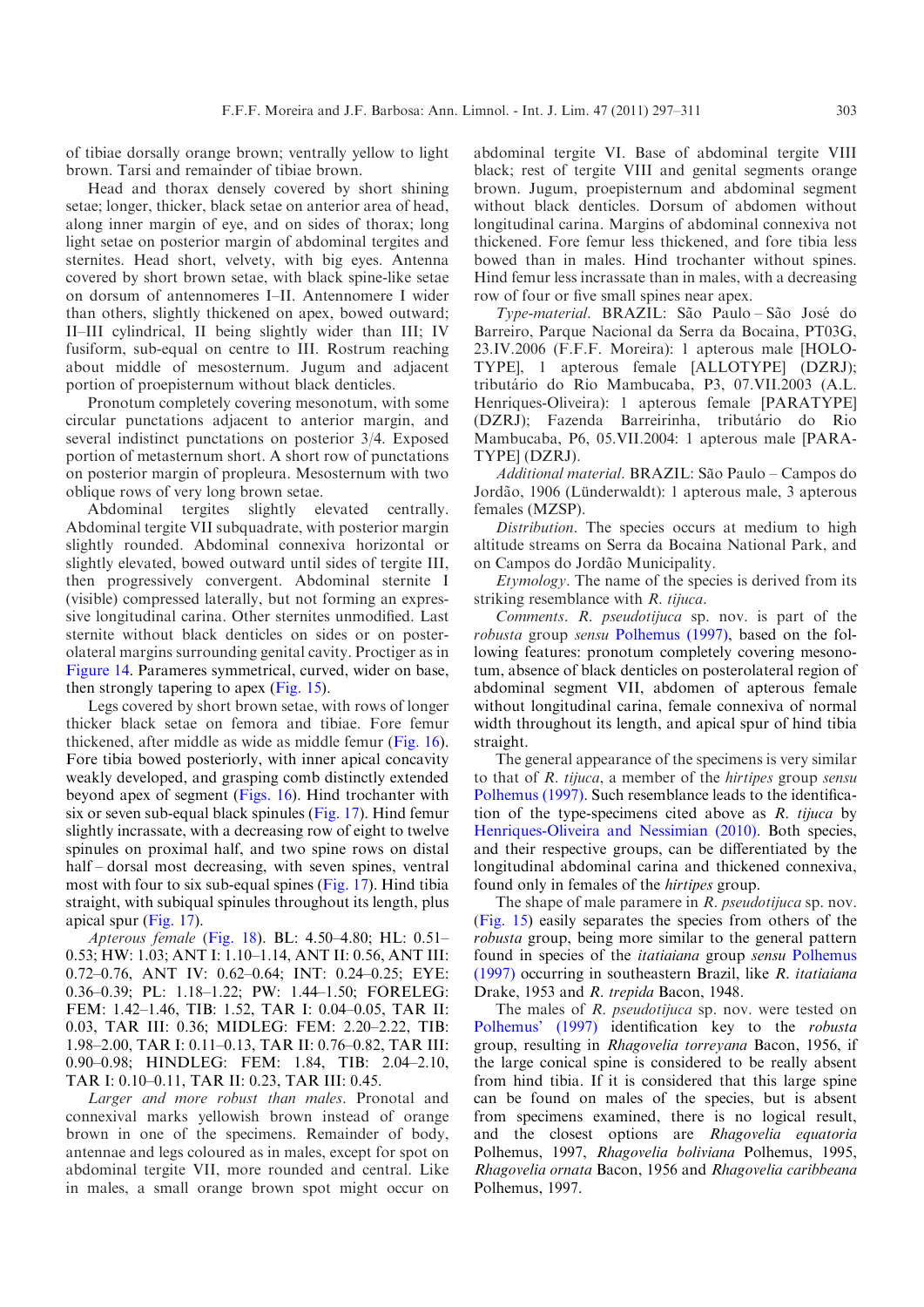<span id="page-7-0"></span>

Figs. 16–25. 16. R. pseudotijuca sp. nov., fore leg, male. 17. R. pseudotijuca sp. nov., hind leg, male. 18. R. pseudotijuca, apterous female, dorsal view, scale bar = 1.00 mm. 19. M. ioana, head and thorax, male, dorsal view. 20. M. ioana, genital segments, male, dorsal view. 21. M. ioana, genital segments, male, ventral view. 22. M. ioana, paramere, male, lateral view. 23. M. ioana, head and thorax, female, dorsal view. 24. M. ioana, apterous female, dorsal view, scale bar = 1.00 mm. 25. P. itatiayana, paramere, male, lateral view.

The last three species, unlike R. pseudotijuca sp. nov., display general colouration orange brown, without contrasting marks. On the case of R. equatoria, contrasting marks are present on pronotum and connexiva, but a single spine is found on hind trochanter, being often absent. Males of R. pseudotijuca sp. nov. bear four to six spines on hind trochanter. The base of the paramere of R. equatoria is similar to that of R. pseudotijuca sp. nov., but is not strongly thinned towards apex.

Representatives of R. pseudotijuca sp. nov. have the same general colouration pattern of R. torreyana, being predominantly black, with contrasting marks on anterior portion of pronotum and along abdominal connexiva. The hind trochanter and femur spination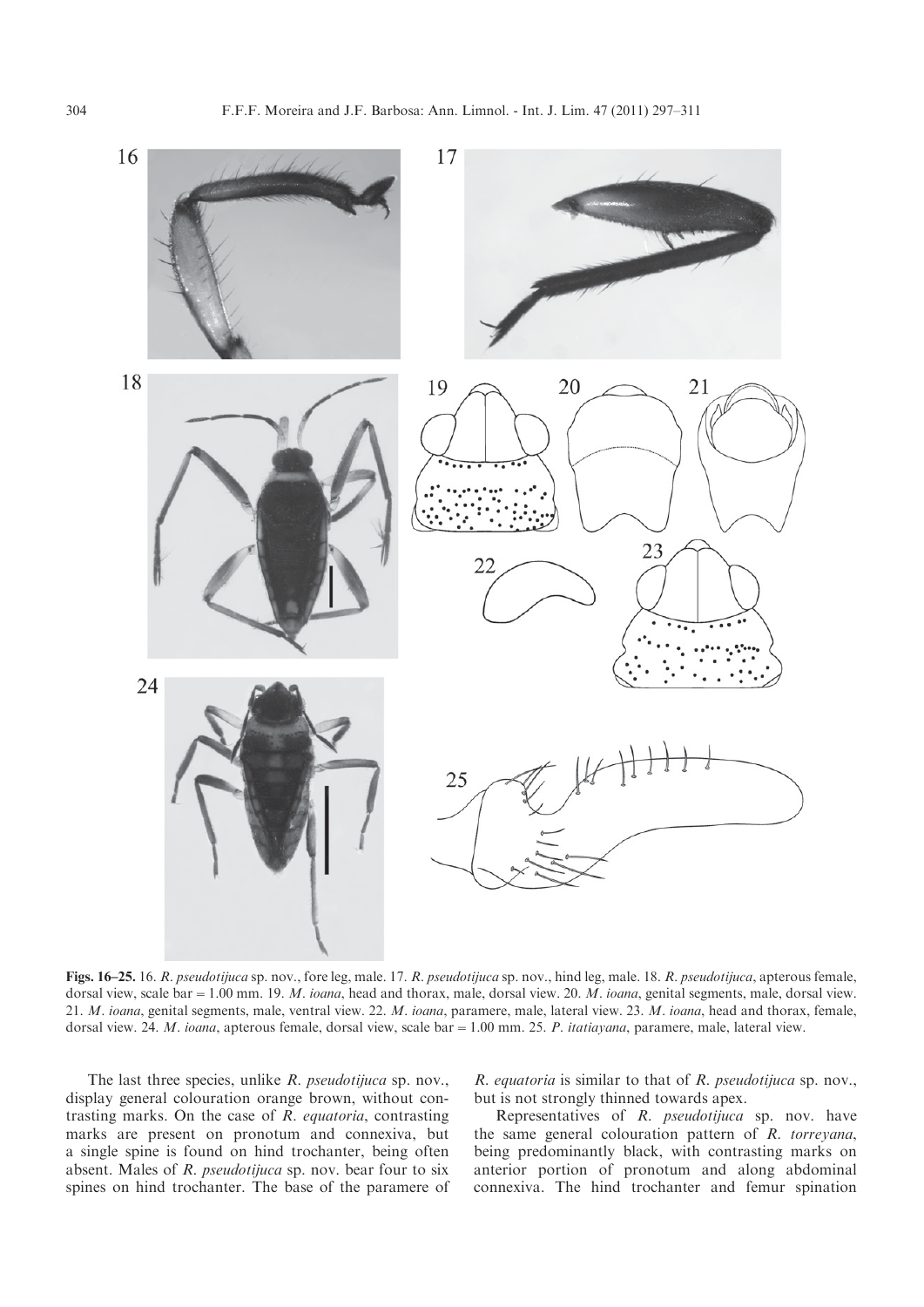of R. pseudotijuca sp. nov. agree in general with those described for *R. torreyana*; however, male parameres are sufficiently different to permit the description of the new species. Besides that, R. torreyana was described from Florida, United States, and was posteriorly collected in a few localities in the same state, not at all near the known distribution of *R. pseudotijuca* sp. nov.

### Microvelia (Microvelia) ioana Drake & Hottes, 1952

Apterous male. BL: 1.80–1.92; HL: 0.36–0.41; HW: 0.54–0.58; ANT I: 0.23–0.24, ANT II: 0.20–0.23, ANT III: 0.26–0.28, ANT IV: 0.28–0.29; INT: 0.26–0.28; EYE: 0.13–0.14; PL: 0.29–0.34; PW: 0.63; FORELEG: FEM: 0.51–0.58, TIB: 0.44–0.49, TAR I: 0.23–0.24; MIDLEG: FEM: 0.56–0.64, TIB: 0.49–0.53, TAR I: 0.21–0.24, TAR II: 0.21–0.24; HINDLEG: FEM: 0.61–0.66, TIB: 0.64–0.73, TAR I: 0.15–0.19, TAR II: 0.19–0.20.

Head dorsally brown to dark brown, with shining longitudinal midline, a narrow transversal yellow stripe at base, and a pair of yellow marks on the sides of midline between eyes. Antennomere I yellow, except for light brown apex; remaining of antenna brown. Eyes dark brown. Rostrum dark yellow, with terminal article dark brown. Anterior transversal area of pronotum yellow to dark yellow, brownish on sides; posterior region brown with central longitudinal stripe yellow to dark yellow. Sides and venter of prothorax yellow to dark yellow; region below rostrum orange. Sides of meso- and metathorax yellow to orange yellow. Mesosternum orange brown. Metasternum dark brown. Acetabula yellow. Abdominal tergites brown to dark brown, with central area yellow; the yellow area wide on tergites I–II, narrower on III–IV and widening again towards VII. Abdominal connexiva yellow to dark yellow, with inner and outer margins brown. Abdominal sternite I dark brown; II–IV dark brown or yellow with central brown mark; V–VII dark yellow with central brown mark. Genital segment I dorsally brown, with yellow base; ventrally yellow, with central portion brown. Genital segment II light brown. Proctiger yellow. Coxae, trochanters, most of fore femur, and base of middle and hind femora light yellow; apex of fore femur, most of middle and hind femur, and tibiae brown; part of dorsal surface of middle and hind femora yellow; tarsi brown, darker than tibiae.

Pronotum long, covered by short brown setae, completely covering mesonotum, and leaving only lateral triangles of metanotum exposed. Lateral margins of pronotum slightly constricted after middle; posterior margin slightly rounded [\(Fig. 19\)](#page-7-0). Anterior area of pronotum with centrally incomplete transverse row of circular punctations near head; remainder of anterior area unpunctured. Posterior area of pronotum with numerous punctations, scarce on central yellow portion. Sides of thorax and base of acetabula with a few circular punctations. Area of mesosternum below fore coxae depressed.

Abdomen wider on tergite III, with connexiva slightly bowed outward. Posterior margin of abdominal

tergite VII almost straight. Intersegmental area of abdominal sternites weakly widened; the posterior margin of the sternites with a fringe of short light setae. Abdominal sternites I–IV laterally compressed; V–VII slightly depressed centrally. Dorsum of genital segment I with lateral margins convergent and posterior margin straight ([Fig. 20\)](#page-7-0); venter with posterior margin widely excavated ([Fig. 21](#page-7-0)). Genital segment II slightly swollen centrally, with posterior margin rounded. Genital segment III (proctiger) without lateral projections. Parameres symmetrical, short, with acute apex ([Fig. 22\)](#page-7-0).

Legs without spines, covered by short brown setae, with longer stout setae on dorsal surface of tibiae. Fore femur wider on base than others. Fore tibia straight, with well-developed grasping comb extending beyond apex. Middle and hind femora ventrally flattened near apex. Middle tibia with a ventral row of long thin setae on proximal 2/3. Hind femur not curved. Hind tibia straight.

Examined material. BRAZIL: São Paulo – Campos do Jordão, 1600 m, III.1945 (Wygodzinsky): 6 apterous males, 9 apterous females (MNRJ). São José do Barreiro. Parque Nacional da Serra da Bocaina, tributário do Rio Mambucaba, P2, 06.VIII.2003 (A.L. Henriques-Oliveira): 3 apterous males, 1 apterous female (DZRJ); PT03A, 21.IV.2006 (F.F.F. Moreira): 3 apterous males (DZRJ); Córrego da Barra Branca, P7, 05.VII.2004 (A.L. Henriques-Oliveira): 1 apterous male (DZRJ).

Comments. Based on the above-mentioned material, the species is recorded for the first time from São Paulo State. Specimens collected on Serra da Bocaina have been previously identified as Microvelia costaiana Drake & Hussey (1951) by [Henriques-Oliveira and Nessimian](#page-14-0) [\(2010\).](#page-14-0)

No records of M. ioana have been made since 1952, and the female holotype was the only known representative of the species so far. The description provided by [Drake and](#page-14-0) [Hottes \(1952\)](#page-14-0) is relatively short, but the following characteristics permitted the identification of the females examined for the present study: general colour brownish, marked by testaceous on pronotum, abdominal tergites, and sides of body; body length about 2 mm; antenna brown with article I largely testaceous; pronotum large, subrectangular, covering the dorsal surface of thorax, with an irregular transversal row of pits dividing it in two parts, the hind part larger and coarsely pitted, the front part not pitted, except for anterior margin (collar) [\(Fig. 23\)](#page-7-0); sides of pronotum constricted at the level of the wavy transverse pit line ([Fig. 23](#page-7-0)); legs unarmed; abdomen narrowed towards apex, with connexiva strongly reflexed posteriorly ([Fig. 24](#page-7-0)).

The males observed are similar to females in general structure, but lack the narrowed abdomen with reflexed connexiva. The pronotum is long as in females, with posterior margin slightly more curved [\(Fig. 19](#page-7-0)). Also as described for females, no pits are found on anterior portion of pronotum (except for collar) and the sides are constricted near middle. Legs are unarmed, and there are no strong modifications of abdominal sternites or genital segments.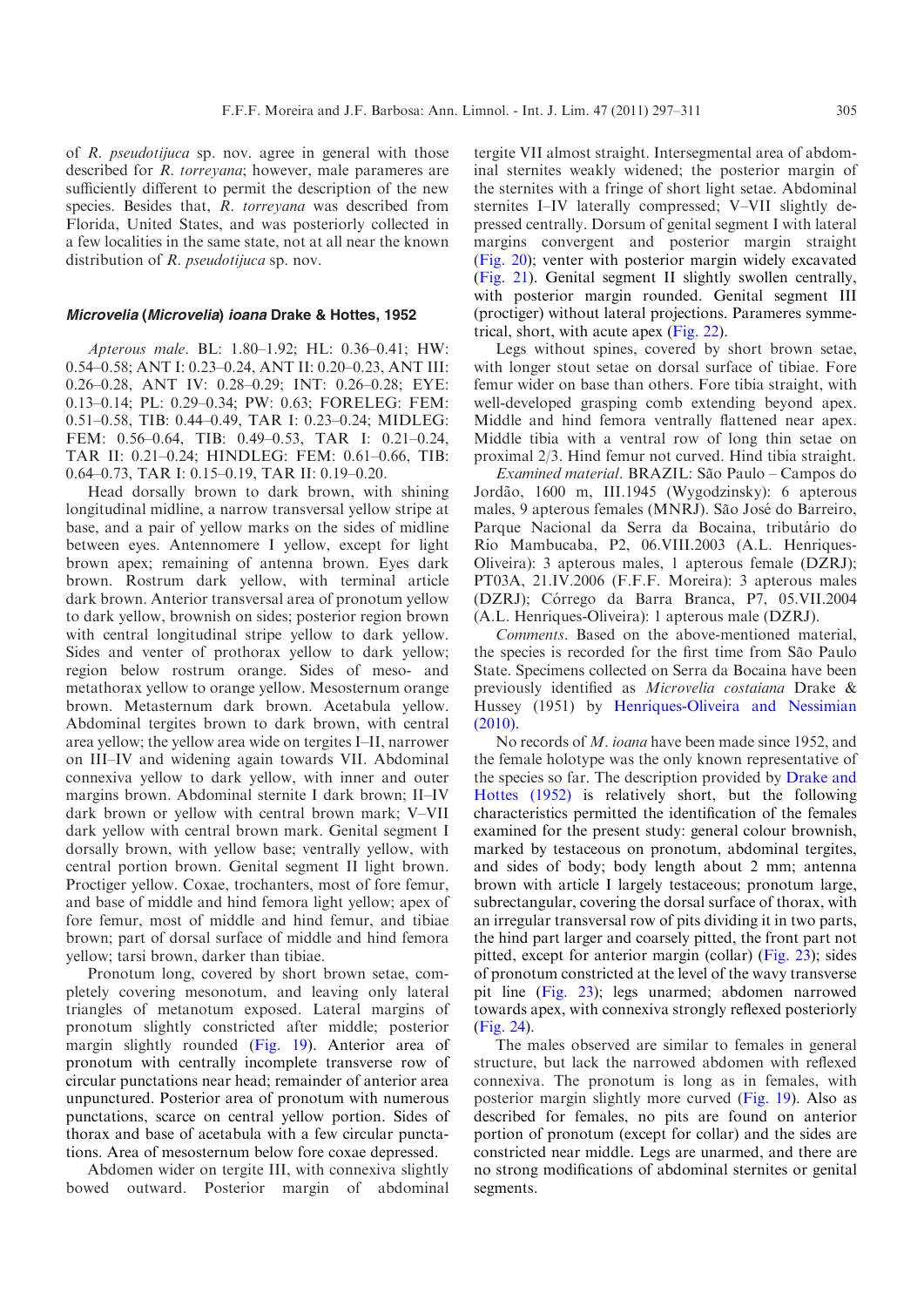# Synonymical and distributional notes

# Husseyella diffidens (Drake & Harris, 1933)

Representatives of this species are found in mangroves and estuaries in Espírito Santo and São Paulo states. Brazil ([Moreira](#page-14-0) et al., 2010). Herein a new record for Ubatuba municipality, São Paulo, is presented.

Two specimens were also found on the MNRJ collection with the label "Campinas, S. Paulo, Brasil", without any indication of the collector or the date. One of them also had an identification label written as "Xiphovelia diffidentis  $D.$  & H. [Drake](#page-14-0)", the name proposed by Drake [and Harris \(1936\)](#page-14-0) for the previous Microvelia diffidentis. Those authors mentioned to have seen several males and females of the species collected in Santos, São Paulo, in a river flowing into the ocean.

If the specimens from MNRJ are part of this series, there is a labelling error, because Campinas Municipality lies several kilometres from Santos and from the coast. Another possibility is that the "Campinas" on the label actually corresponds to another locality in São Paulo, not the homonymous municipality, and that the specimens are not part of the series mentioned by [Drake and Harris](#page-14-0) [\(1936\).](#page-14-0)

Examined material. BRAZIL: São Paulo – Ubatuba, Parque Estadual da Serra do Mar, Núcleo Picinguaba, Rio da Fazenda, Manguezal, 10.VI.2005 (M.R. de Souza): 1 apterous male, 15 nymphs (DZRJ). "Campinas", no date or collector: 2 apterous males (MNRJ).

### Microvelia hinei Drake, 1920

Species with wide geographical distribution, occurring from southern Canada to Argentina. Herein recorded for the first time from São Paulo State.

Examined material. BRAZIL: São Paulo – Itirapina, Broa, 12.VIII.1986: 1 apterous male (UFSCAR).

#### Microvelia longipes Uhler, 1894

Representatives of M. longipes have been collected in the Antilles and in most of South America [\(Moreira](#page-14-0) et al.[, 2010](#page-14-0)), being herein recorded for the first time from São Paulo State.

Examined material. BRAZIL: São Paulo - Américo de Campos, represa, 03.V.2009 (M.M. Itoyama): several apterous and macropterous males and females (IBILCE); 24.V.2009: several apterous and macropterous males (IBILCE); 25.X.2009: several females (IBILCE). São Carlos, UFSCAR, IV.1980 (A. de Paula): 1 macropterous female (UFSCAR). Marília [22°16' S/49°56' W], 650 m, V.1947 (F. Plaumann): 2 macropterous males, 4 macropterous females (MZSP). Assis, Agua Paulista, poça na estrada, 10.III.2010 (F.F.F. Moreira & E. Yokoyama): 2 macropterous males, 2 macropterous females, 1 apterous female (DZRJ). São Paulo, X.1947

(F. Plaumann): 2 apterous males, 6 macropterous males, 2 apterous females, 3 macropterous females (MZSP).

#### Microvelia mimula White, 1879

## M. aemulana (Drake & Plaumann, 1955) (NEW SYNONYMY)

M. aemulana was described based on specimens from São Paulo and Nova Teutônia, and was recorded posteriorly only from Buenos Aires by [Bachmann \(1998\)](#page-14-0). The differences presented by [Drake and Plaumann \(1955\)](#page-14-0) between M. aemulana and M. mimula are the absence of spines on posterior femur and absence of a tubercle on penultimate male abdominal sternite of the first species, both features being present on the second.

The spines of M. mimula are very fragile and easily breakable with specimen handling, and the tubercle on the penultimate sternite varies considerably in size, sometimes being reduced to a small elevation near the posterior margin of the segment. Such findings were made after examining a great number of specimens, much of which were collected on the Amazonas State, from where the species was described.

On the MNRJ collection two paratypes of M. aemulana were found, one male from São Paulo and one female from Nova Teutônia, both with red labels mentioning "Paratype *M. aemulana* D. & H.". The male was observed and a distinct row of spines is not present on posterior femur; however, it is possible to see the bases of three broken spines on the proximal portion of the segment. Besides that, the venter of the abdomen of the specimen is partially smashed and covered by glue, but it is possible to observe a small elevation on the posterior part of the penultimate sternite.

Considering, therefore, that this specimen originally bore spines on posterior femur, and the variation on the size of the ventral tubercle of males of M. mimula, it is reasonable to consider that M. aemulana is a synonym of M. mimula. The genitalia of the male examined in MNRJ corresponds, as cited by [Drake and Plaumann \(1955\),](#page-14-0) exactly to that described for M. mimula, in which the segment I is widely excavated ventrally, and the proctiger bears a pair of long lateral horns. Such a feature strongly contributes to corroborate the synonymy between the two species.

Examined material. BRAZIL: São Paulo – Américo de Campos, represa, 25.X.2009 (M.M. Itoyama): 1 macropterous male (IBILCE). Assis, Centro Social Urbano, Lago, 10.III.2010 (F.F.F. Moreira, E. Yokoyama & R.S. Gandolfo): 6 apterous males, 2 apterous females (DZRJ). Ubatuba, Parque Estadual da Serra do Mar, Núcleo Picinguaba, brejo, 29.V.2006 (F.F.F. Moreira): 1 apterous male (DZRJ). São Paulo, 22.VII.1934 (E.J. Hambleton): 1 apterous male [paratype of M. aemulana] (MNRJ). São Paulo, Cidade Universitária, Raia Olímpica, 12.VI.1970: 2 apterous males (MZSP).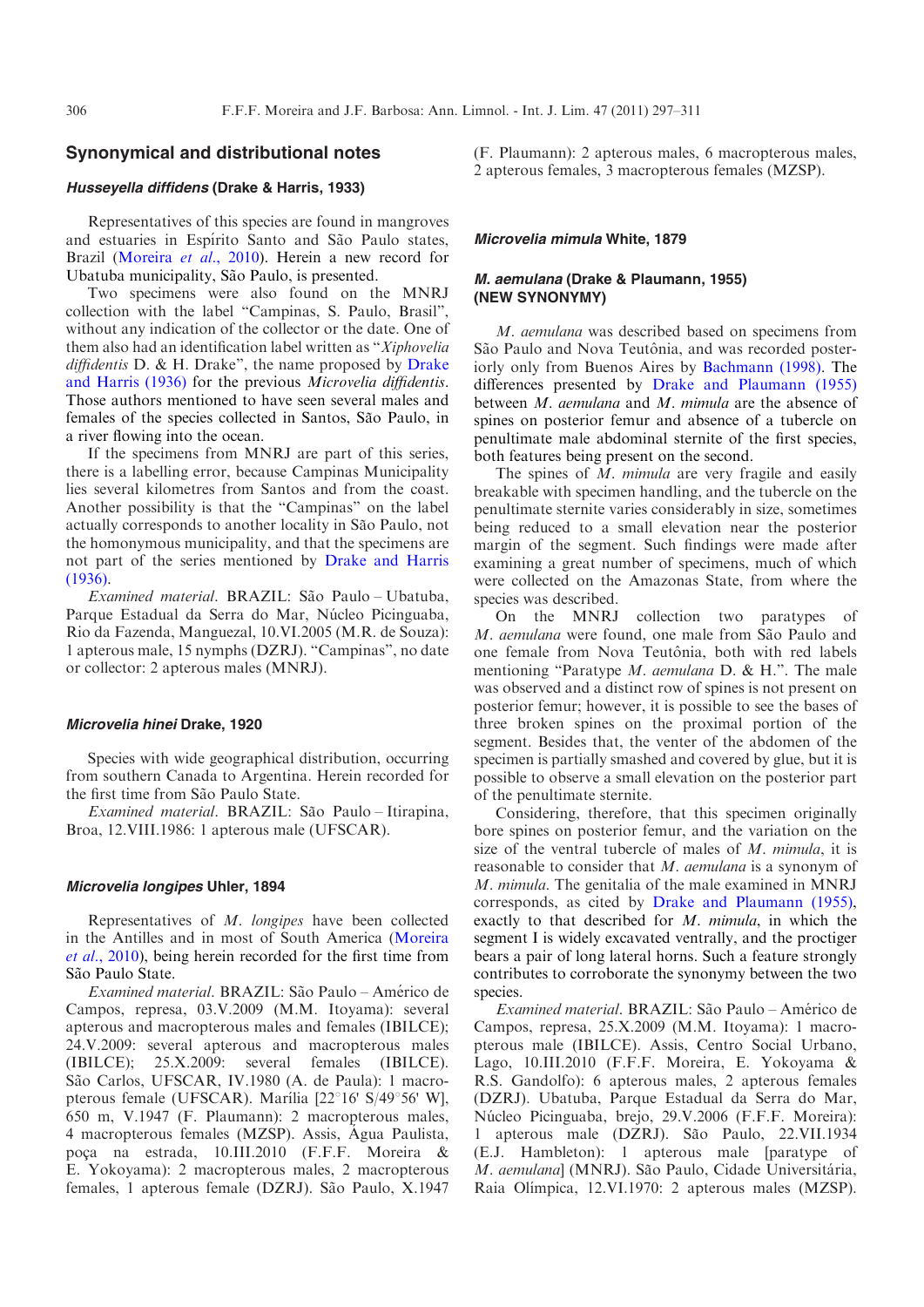Santa Catarina – Nova Teutônia, XI.1953 (F. Plaumann): 1 apterous female (MNRJ) [paratype of M. aemulana].

#### Microvelia pulchella Westwood, 1834

This is the most widely distributed species of Microvelia on the Neotropics [\(Moreira](#page-14-0) et al., 2010), being herein recorded for the first time from São Paulo State.

Examined material. BRAZIL: São Paulo - Américo de Campos, represa, 03.V.2009 (M.M. Itoyama): several apterous and macropterous males (IBILCE); 24.V.2009: several apterous and macropterous males (IBILCE); 25.X.2009: several apterous and macropterous males (IBILCE). São Carlos, UFSCAR, IV.1980 (A. de Paula): 1 apterous female, 1 macropterous female (UFSCAR). Pirassununga, CEPTA, 23.VII.1999: 1 apterous female (UFSCAR). Marília [22°16' S/49°56' W], 650 m, V.1947 (F. Plaumann): 4 apterous males, 4 apterous females (MZSP). Assis, Centro Social Urbano, Lago, 10.III.2010 (F.F.F. Moreira, E. Yokoyama & R.S. Gandolfo): 1 apterous male, 1 apterous female (DZRJ). Ubatuba, Parque Estadual da Serra do Mar, Núcleo Picinguaba, brejo, 29.X.2004 (F.F.F. Moreira): 1 apterous male (DZRJ); 09.VI.2005: 2 apterous males, 5 apterous females (DZRJ); 02-06.XI.2005: 1 apterous male, 1 macropterous male, 7 apterous females (DZRJ); 29.V.2006: 9 apterous males, 1 macropterous male, 6 apterous females, 3 macropterous females (DZRJ). São Paulo, Cidade Universitária, Raia Olímpica, 12.VI.1970: 7 apterous males (MZSP).

#### Microvelia venustatis Drake & Harris, 1933

Representatives of M. venustatis have been collected in Peru, Paraguay and Argentina, and were recorded from Amazonas State, and part of Southeastern and Southern Brazil [\(Moreira](#page-14-0) et al., 2010). The species is herein recorded for the first time from São Paulo State.

Examined material. BRAZIL: São Paulo – Itirapina, Broa, 12.VIII.1986: 1 apterous male, 1 apterous female (UFSCAR). Ubatuba, Parque Estadual da Serra do Mar, Núcleo Picinguaba, Rio da Fazenda, 21.X.2001 (J.R.I. Ribeiro): 1 apterous male (DZRJ).

## Oiovelia brasiliensis Moreira, Nessimian & **Rúdio, 2010**

This species has been recently described from Espírito Santo, Brazil, and was the first species of the genus recorded from Southeastern Brazil [\(Moreira](#page-14-0) et al., 2010). Its occurrence on São Paulo State is herein presented for the first time.

Examined material. BRAZIL: São Paulo – Iporanga, Parque Estadual Intervales, Córrego Água Comprida [S 24°17'38", W 48°25'4"], 22.VI.2000 (P.C. Bispo & V.L. Crisci-Bispo): 1 apterous male (FCL).

## Oiovelia cunucunumana Drake & Maldonado-Capriles, 1952

Type-species of the genus Oiovelia, originally described from Venezuela, and at the moment known to occur from that country southward to Argentina. First record from São Paulo and Southeastern Brazil.

 $Examine$ d material. BRAZIL: São Paulo-Pirassununga, 08.II.1940 (Schubart): 1 macropterous male, 3 macropterous females (MZSP). Marília  $[22^{\circ}16^{\circ} S/$ 49°56' W], 650 m, V.1947 (F. Plaumann): 1 macropterous male (MZSP). Salesópolis, E.B. Boracéia, Ribeirão Venerando, 27–28.V.1965 (C.G. Froehlich): 1 apterous male (MZSP).

## Paravelia basalis (Spinola, 1837)

Species mentioned in few taxonomic studies, but relatively common in entomological collections. Individuals are usually collected in acclivitous areas, on moist moss adhered to rocks on margins of water bodies. First record from São Paulo State.

Examined material. BRAZIL: São Paulo – Campos do Jordão, 1906 (Lünderwaldt): 1 macropterous male, 2 macropterous females (MZSP).

## Paravelia itatiayana (Drake, 1951)

This species was described based on specimens collected at "Mt. Itatiaya, Brasil", without definition of the habitat where they were found. The description provided by [Drake \(1951\)](#page-14-0) is not very complete, but the following features are useful for the identification of the species: body length of 3.85 mm; antennomeres I–II distinctly wider than III–IV, with a length ratio of 28:19:20:21; pronotum solid dark chocolate in colour; forewing with a pair of orange yellow stripes on base, extending for approximately half of their length distally to apex of pronotum; middle femur unarmed; hind femur slightly thicker than middle, with a ventral row of spines, the last two or three spines being longer than others.

Such characteristics have been observed on specimens collected in bromeliads from the municipalities of Itatiaia, Rio de Janeiro and Ubatuba. P. itatiayana is herein recorded from São Paulo for the first time, and the interior of bromeliads is defined as the habitat occupied by the species. A variation of the colour and number of forewing stripes was noted on the examined series, they being from orange yellow as described by [Drake \(1951\)](#page-14-0) to light yellow, with an additional distal stripe occurring in some specimens. The existence of this additional stripe was observed by [Drake \(1951\)](#page-14-0) on a specimen from Rio de Janeiro, which agreed with the type-series in other aspects.

Male paramere of P. itatiayana was not drawn in the original description, but was defined as curved, slender and amber in colour. In the series examined for the present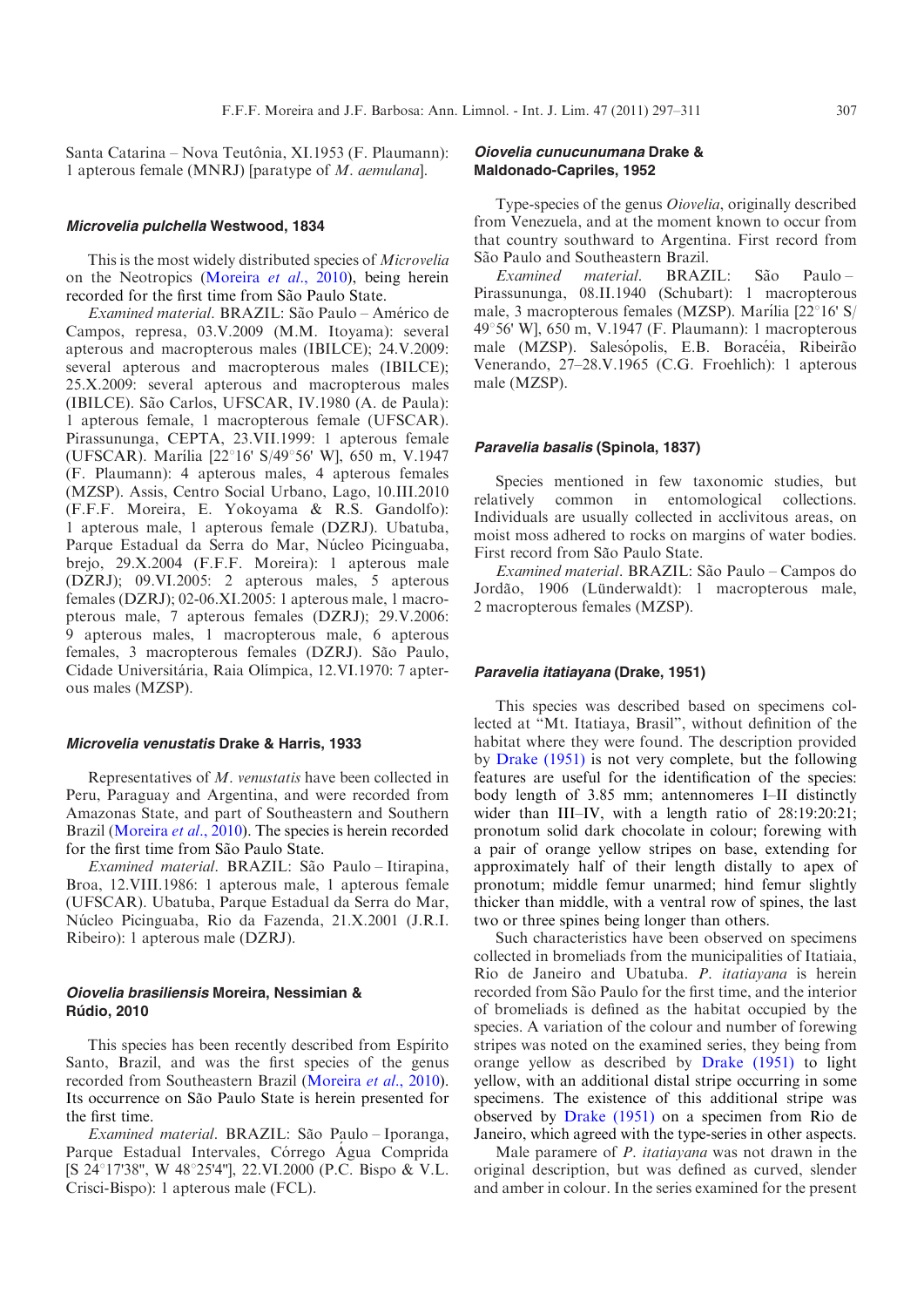study, a variation of paramere size is noted, but shape is constant as shown in [Figure 25](#page-7-0).

Examined material. BRAZIL: São Paulo – Ubatuba, Codó, restinga, bromélia, 12.X.1977 (C. Pantoja): 1 macropterous female (MNRJ); II.1978: 2 macropterous males, 2 macropterous females (MNRJ); 08.IV.1978: 1 macropterous male (MNRJ). Rio de Janeiro – Itatiaia, Parque Nacional do Itatiaia, bromélia, I.1953 (A.L. Castro): 1 macropterous male, 1 macropterous female (MNRJ). Rio de Janeiro, Recreio dos Bandeirantes, bromélia, V.1966 (J.C.M. Carvalho): 1 macropterous male, 1 macropterous female (MNRJ).

## Rhagovelia accedens Drake, 1957

Representatives of this species are common in medium to high altitude streams from the four states from Southeastern Brazil [\(Moreira](#page-14-0) et al., 2010). The species is herein recorded for the first time from Campos do Jordão municipality. Part of the specimens cited below display mesonotum at least partially orange, opposite to the usual black colour found on other individuals. Structural characteristics, such as body length, leg spination and shape of male paramere, lead to their identification as R. accedens.

Examined material. BRAZIL: São Paulo – Campos do Jordão, 1906 (Lüderwaldt): 5 apterous males, 6 apterous females (MZSP). Campos do Jordão, Parque Estadual de Campos do Jordão, [S 22°41'33", W 45°27'42"], 17.V.2005: 1 apterous female (UFSCAR); Fazenda da Guarda, afluente Sapucaí [S 22°41'53", W 45°29'02"], 18.V.2005: 1 apterous male, 2 apterous females (UFSCAR).

### Rhagovelia aiuruoca Moreira & Ribeiro, 2009

R. aiuruoca has so far been recorded from localities in Minas Gerais, Rio de Janeiro and on the northeastern portion of São Paulo State ([Moreira](#page-14-0) et al., 2010). Additional records from São Paulo are presented here, including sites on southern and southeastern areas of the state.

Examined material. BRAZIL: São Paulo – São José do Barreiro, Parque Nacional da Serra da Bocaina, Ribeirão do Boqueirão [S 22°45'18.39", W 44°37'6.93"], 23.IV.2006 (A.P.M. Santos): 2 apterous males (DZRJ); 05.X.2007 (A.L. Henriques-Oliveira, D. Baptista, R. Mugnai & J.L. Nessimian): 16 apterous males, 8 apterous females (DZRJ). Serra dos Agudos  $[24^{\circ}08' \quad S/47^{\circ}59' \quad W]$ , Rio Taquaral, XI.1963 (F. Plaumann): 1 apterous male (MZSP). Iporanga, Parque Estadual Intervales, Córrego Roda D'Água [S 24°16'17", W 48°25'20"], 14.IX.1999 (P.C. Bispo & V.L. Crisci-Bispo): 2 apterous females (FCL); 18.II.2000: 4 apterous males, 4 apterous females (FCL); Ribeirão Lajeado [S 24°17'38", W 48°25'4"], 25.III.2000 (P.C. Bispo & V.L. Crisci-Bispo): 1 apterous female (FCL); Córrego Água Comprida  $[S\ 24^{\circ}17'38'']$ , W  $48^{\circ}25'4''$ ], 25.III.2000 (P.C. Bispo & V.L. Crisci-Bispo): 1 apterous male (FCL); 22.VI.2000: 1 apterous male (FCL). Cananéia, Ilha do Cardoso, Rio Pedro Luiz, 27.IV.1993 (T. Moulton): 1 apterous male (DZRJ).

#### Rhagovelia bocaina Moreira & Ribeiro, 2009

Species described based on specimens collected in Serra da Bocaina National Park, São Paulo and more recently recorded from Espírito Santo State [\(Moreira](#page-14-0) et al., 2010). A new record from Ipeúna municipality is herein presented.

Examined material. BRAZIL: São Paulo-Ipeúna, Córrego Simo, 1985 (S. Trivinho-Strixino): 1 apterous male (UFSCAR).

# Rhagovelia denticulata Moreira, Nessimian & **Rúdio, 2010**

R. denticulata was recently described based on material collected on Espírito Santo. It is herein recorded for the first time from São Paulo State. Specimens cited below display general colouration much darker than those of the type-series, which makes the visualization of the black denticles typical of the species difficult. Despite the colouration difference, individuals are structurally identical to those originally described, including the shape of male parameres.

Examined material. BRAZIL: São Paulo – Mirassol, Estância Santo Antônio, 05.III.2010 (M.M.U. Castanhole & L.L.V. Pereira): 5 males, 9 females (IBILCE). São Carlos, Fazenda Canchim, riacho da represa, 02.IV.1986: 1 apterous male (UFSCAR); 04.VIII.1986: 1 apterous male (UFSCAR). São Carlos, Nascente Monjolinho, 19.IX.2001: 1 apterous male, 1 apterous female (UFSCAR).

#### Rhagovelia hambletoni Drake & Harris, 1933

This species is known from Minas Gerais and Rio de Janeiro, Brazil [\(Moreira and Ribeiro 2009](#page-14-0)), and is herein recorded for the first time from São Paulo State.

Examined material. BRAZIL: São Paulo-Jales, Fazenda Furnas, 12.III.2010 (M.M.U. Castanhole & L.L.V. Pereira): 2 females (IBILCE). Pirassununga, Rio Roque (Schubart): 1 apterous male, 2 apterous females (MZSP). Ipeúna, Córrego Simo, 1985 (S. Trivinho-Strixino): 7 apterous males, 3 apterous females (UFSCAR).

#### Rhagovelia henryi Polhemus, 1997

Two of the paratypes mentioned in the description of R. henryi were collected on São Paulo State. The species is also known from Rio de Janeiro, and there is a doubtful record from Panama, probably caused by mislabelling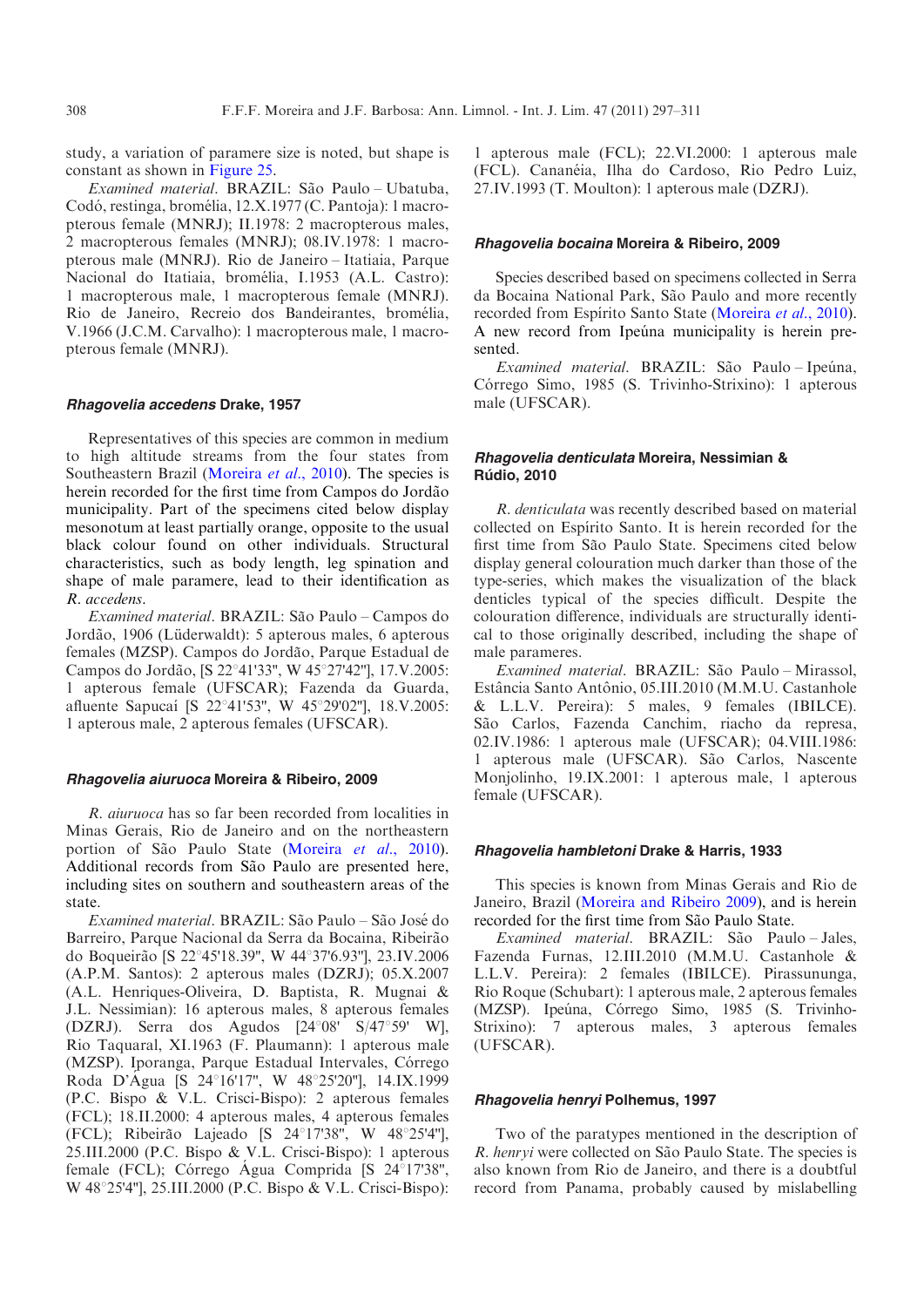([Polhemus, 1997](#page-14-0)). The species is here recorded for the first time from Cunha, São Luís do Paraitinga, Santo André and Iporanga municipalities, and from Serra dos Agudos and Serra do Descanso mountain ranges.

Examined material. BRAZIL: São Paulo-Cunha, Parque Estadual da Serra do Mar, Núcleo Santa Virgínia, Ribeirão do Barração [S 23°14'21", W 45°00'54"], 17.X.2006 (G. Vilardi): 2 apterous males, 2 apterous females (FCL). São Luís do Paraitinga, Parque Estadual da Serra do Mar, Núcleo Santa Virgínia, riacho [S 23°20'46.2", W 45°08'48.2"], 20.I.2006 (P.C. Bispo, E. Yokoyama, I.V. Takebe & P. Corredatto): 5 apterous males (FCL). Santo André, Paranapiacaba, 06.IX.1968 (C.G. Froehlich): 2 apterous males, 1 apterous female (MZSP); 07.V.1977 (Vanin & Jorge): 3 apterous males, 1 apterous female (MZSP). Serra dos Agudos, Rio Quilombo  $[24^{\circ}16'S/47^{\circ}57'$  W], XI.1963 (F. Plaumann): 3 apterous males, 1 apterous female (MZSP). Iporanga, Parque Estadual Intervales, Córrego Roda D'Agua [S 24°16'17", W 48°25'20"], 31.V.1999 (P.C. Bispo & V.L. Crisci-Bispo): 1 apterous male, 2 apterous females (DZRJ); 16.VIII.1999: 2 apterous males, 1 apterous female (FCL); 14.IX.1999: 1 apterous female (FCL); 23.XI.1999: 1 apterous female (FCL); 15.XII.1999: 1 apterous female (FCL); 06.I.2000: 1 apterous male (FCL); 18.II.2000: 1 apterous male (FCL); 15.IV.2000: 1 apterous female (FCL). [Iporanga] Serra do Descanso, Rio Braço de Pedra [24°44' S/48°44' W], XI.1963 (F. Plaumann): 1 apterous female (MZSP).

## Rhagovelia janeira Drake, 1953

R. janeira is distributed from Southeastern Brazil to Argentina, but has not yet been recorded from São Paulo State.

Examined material. BRAZIL: São Paulo-Porto Ferreira (Schubart): 1 apterous male (MZSP).

## Rhagovelia lucida Gould, 1931

R. lucida was recorded from São Paulo State by [Polhemus \(1997\),](#page-14-0) and [Moreira and Ribeiro \(2009\)](#page-14-0) presented new records from São José do Barreiro and Ubatuba municipalities. New records from Cunha, São Luís do Paraitinga, Salesópolis, Santo André and Iporanga municipalities are now reported.

Examined material. BRAZIL: São Paulo – Cunha, Parque Estadual da Serra do Mar, Núcleo Santa Virgínia, Rio Bonito [S 23°16'53", W 45°02'35"], 17.X.2006 (G. Vilardi): 4 apterous males, 1 apterous female (FCL); riacho [S 23°18'47.3", W 45°07'13"], 24.V.2005 (P.C. Bispo, E. Yokoyama, I.V. Takebe & P. Corredatto): 1 apterous female (FCL). São Luís do Paraitinga, Parque Estadual da Serra do Mar, Núcleo Santa Virgínia, Ribeirão Posto do Pito [S 23°18'46",  $W$  45 $^{\circ}$ 0.7'13"], 11.X.2009 (G. Vilardi): 11 apterous males, 6 apterous females (FCL); Ribeirão Barro Branco [S 23°20'37", W 45°7'44"], 11.X.2006 (G. Vilardi): 4 apterous females, 2 apterous females (FCL); riacho [S 23°20'37.2", W 45°7'45.1"] (P.C. Bispo, E. Yokoyama, I.V. Takebe & P. Corredatto): 2 apterous males, 1 apterous female (FCL). Salesópolis, E.B. Boracéia, Córrego Venerando, 30.IX.1966: 4 apterous males, 12 apterous females (MZSP); 03.XI.1969: 1 apterous male, 1 apterous female (MZSP); 06.XII.1999: 62 apterous males, 44 apterous females (MZSP). Santo André, Paranapiacaba, 06.IX.1968 (C.G. Froehlich): 5 apterous males, 3 apterous females (MZSP); 07.V.1977 (Vanin & Jorge): 3 apterous males, 1 apterous female (MZSP). Iporanga, Parque Estadual Intervales, Ribeirão Bocaina [S 24°16'13", W 48x27'9''], 23.VI.2000 (P.C. Bispo & V.L. Crisci-Bispo): 1 apterous male, 1 apterous female (FCL); Ribeirão Lajeado [S 24°17'38", W 48°25'4"], 19.VII.1999 (P.C. Bispo & V.L. Crisci-Bispo): 2 apterous males (FCL); 25.III.2000: 2 apterous males (FCL); Córrego Agua Comprida [S 24°17'38", W 48°25'4"], 19.IX.1999 (P.C. Bispo & V.L. Crisci-Bispo): 1 apterous male (FCL); 22.VI.2000: 1 apterous male (FCL). Iporanga, Parque Estadual Turístico do Alto Ribeira, Rio Betari [S 24°31'57.9", W 48°42'14.4"], 15.IX.2006 (P.C. Bispo, E. Yokoyama, I.V. Takebe, P. Corredatto, G.P. Paciencia): 2 apterous males, 3 apterous females (FCL); riacho sem nome [S  $24^{\circ}32'2.4^{\circ}$ , W  $48^{\circ}42'6''$ ], 15.IX.2006: 1 apterous female (FCL). Iporanga, riacho sem nome fora do parque [S  $24^{\circ}36'23.4''$ , W  $48^{\circ}37'59''$ ], 15.IX.2006 (P.C. Bispo, E. Yokoyama, I.V. Takebe, P. Corredatto, G.P. Paciencia): 2 apterous females (FCL).

#### Rhagovelia modesta Bacon, 1956

This species was described from Rio de Janeiro, Brazil, and was later recorded from São Paulo State, São José do Barreiro Municipality, by [Moreira and Ribeiro \(2009\).](#page-14-0) Here new municipality records are presented from Campos do Jordão, Guaratinguetá, Cunha, São Luís do Paraitinga, São Roque, Salesópolis and Caraguatatuba municipalities, besides new localities on São José do Barreiro.

Examined material. BRAZIL: São Paulo – Campos do Jordão, 1906 (Lüderwaldt): 1 apterous female (MZSP). Campos do Jordão, Bairro Dois Tabacos, Rio Sapucaí, 06.I.2002 (P.A. Buckup, A. Aranda, C.A. Figueiredo & F.P. Silva): 1 apterous female (DZRJ). Guaratinguetá, Rib. Dos VEME, 06.I.2002 (P.A. Buckup, A. Aranda, C.A. Figueiredo & F.P. Silva): 8 apterous males, 4 apterous females (DZRJ). Serra da Bocaina, 15.IV.1961 (O. Roppa): 2 apterous females (MNRJ). São José do Barreiro, Parque Nacional da Serra da Bocaina, Rio Mambucaba [S 22°44'34.67", W 44°36'59.27"], 05.X.2007 (A.L. Henriques-Oliveira, D. Baptista, R. Mugnai & J.L. Nessimian): 1 apterous male (DZRJ); Ribeirão do Boqueirão [S 22°45'18.39", W 44°37'6.93"]: 4 apterous males (DZRJ). Cunha, Parque Estadual da Serra do Mar, Núcleo Santa Virgínia, Cunha II [S 23°11'42", W 44 $\degree$ 59'08"], 15.X.2006 (G. Vilardi): 7 apterous males,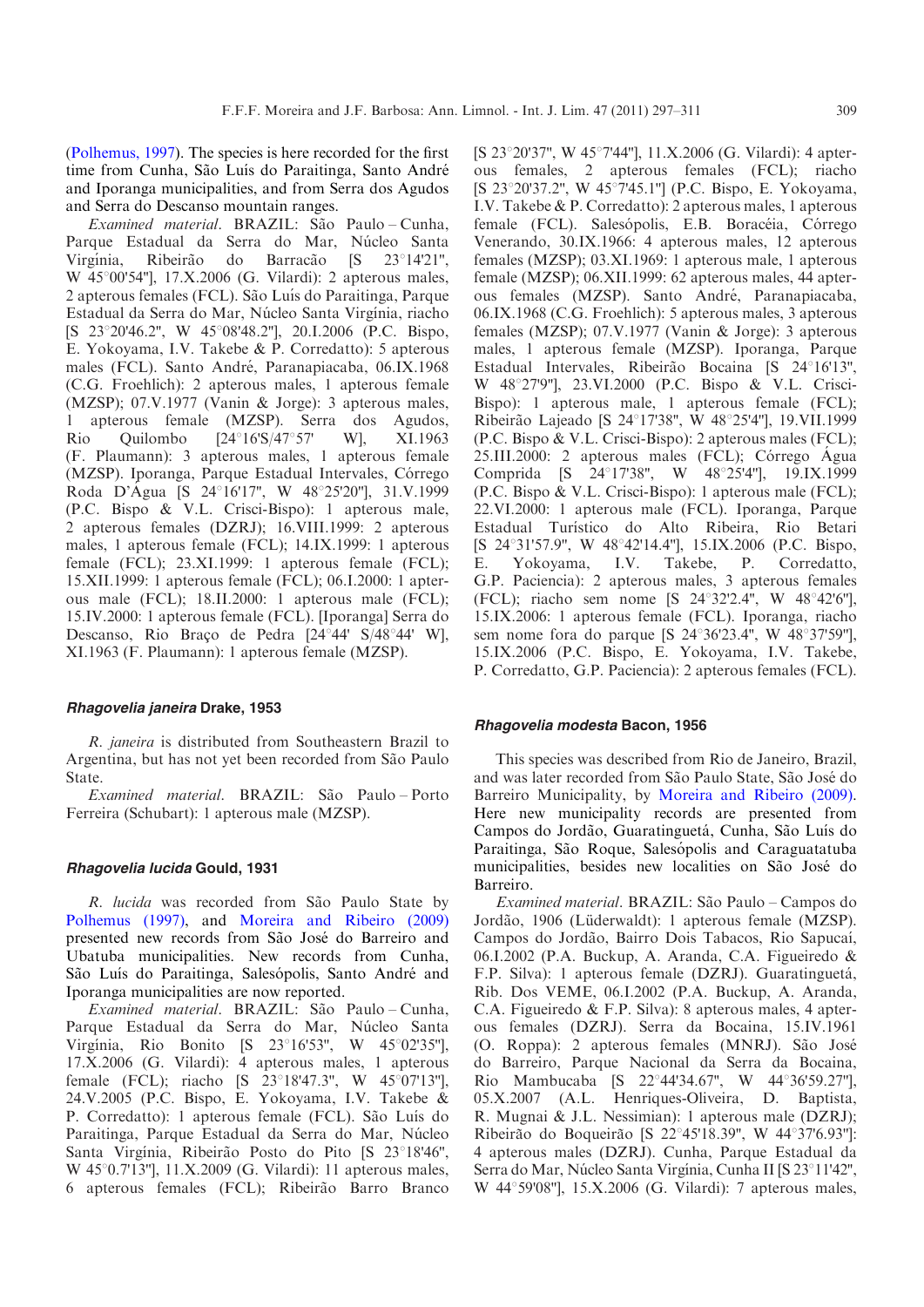5 apterous females (FCL). São Luís do Paraitinga, Parque Estadual da Serra do Mar, Núcleo Santa Virgínia, ribeirão na estrada para Catuçaba [S 23°19'46", W 45°11'14"], 09.X.2006 (G. Vilardi): 1 apterous male (FCL); Rio Vargem Grande II [S  $23^{\circ}26'22''$ , W  $45^{\circ}14'53'$ ], 12.X.2006 (G. Vilardi): 4 apterous males, 2 apterous females (FCL). São Roque, Mato Dentro, VII.1961 (N. Papavero): 8 apterous males, 5 apterous females (MZSP). Salesópolis, E.B. Boracéia, Rio Guaratuba, 14.XII.1993 (A. Jerozolimski): 3 apterous males, 4 apterous females (MZSP). Caraguatatuba, Reserva Florestal, 40 m, V.1962 (Exp. DZ): 13 apterous males, 1 macropterous male, 3 apterous females (MZSP).

## Rhagovelia occulcata Drake, 1959

Species described from Morretes, Paraná, and subsequently recorded, without details, from São Paulo State by [Nieser and Polhemus \(1999\)](#page-14-0). Herein recorded from Campos do Jordão and São Miguel Arcanjo municipalities for the first time.

Examined material. BRAZIL: São Paulo – Campos do Jordão, 1906 (Lüderwaldt): 1 apterous female (MZSP). São Miguel [Arcanjo], Rio Turvo [24°01' S/48°00' W], XI.1963 (F. Plaumann): 1 apterous male, 1 apterous female (MZSP).

#### Rhagovelia robusta Gould, 1931

R. *robusta* specimens have been collected in Goiás State, part of Southeastern and Southern Brazil, Paraguay and Argentina [\(Moreira](#page-14-0) et al., 2010). Its occurrence on São Paulo State is here presented for the first time.

Examined material. BRAZIL: São Paulo-Jales, Fazenda Furnas, 12.III.2010 (M.M.U. Castanhole & L.L.V. Pereira): 7 males, 13 females (IBILCE). São José do Rio Preto, Fazenda Canadá [S 20°55'57.82", W 50°21'2.6"], 14. VIII. 2007 (P.C. Bispo): 2 apterous males (FCL). Descalvado, 07.III.1941 (Schubart): 1 apterous male (MZSP). Pirassununga, Córrego Funil, 08.II.1940 (Schubart): 4 apterous males, 1 apterous female (MZSP). Assis, Agua Paulista, riacho, 10.III.2010 (F.F.F. Moreira, E. Yokoyama & R.S. Gandolfo): 2 apterous males, 2 macropterous males, 8 apterous females, 1 macropterous female (DZRJ). Santo André, Paranapiacaba, X.1952 (Werner): 4 apterous males, 4 apterous females (MNRJ).

## Rhagovelia tenuipes Champion, 1898

The species has a wide distribution in the neotropical region, and has been recorded from three states in Southeastern Brazil (Minas Gerais, Espírito Santo and Rio de Janeiro) ([Moreira](#page-14-0) et al., 2010). Here, the first record of the species from São Paulo State is presented.

Examined material. BRAZIL: São Paulo-Jales, Fazenda Furnas, 12.III.2010 (M.M.U. Castanhole & L.L.V. Pereira): several males and females (IBILCE). Américo de Campos, Rio Piedade, 03.V.2009 (M.M. Itoyama): several apterous males and females (IBILCE). Pirassununga, Rio Roque (Schubart): 1 apterous male, 2 apterous females (MZSP). Mogi Guaçu, Córrego Pires, (Schubart): 4 apterous males, 4 apterous females (MZSP).

## Rhagovelia trepida Bacon, 1948

R. trepida was described from São Paulo, and subsequently recorded from Rio de Janeiro and from the three states in Southern Brazil [\(Polhemus, 1997](#page-14-0)). New locality records from São Paulo are presented here.

Examined material. BRAZIL: São Paulo - São Luís do Paraitinga, Parque Estadual da Serra do Mar, Núcleo Santa Virgínia, riacho [S 23°20'37.2", W 45°7'45.1"], (P.C. Bispo, E. Yokoyama, I.V. Takebe & P. Corredatto): 1 apterous male (FCL). Serra dos Agudos [24°08' S/47°59 W], brook, 950 m, XI.1953 (F. Plaumann): 1 apterous male, 1 apterous female  $(MZSP)$ . Serra dos Agudos  $[24^{\circ}08' \quad S/47^{\circ}59' \quad W]$ , Rio Taquaral, 1000 m, XI.1953 (F. Plaumann): 2 apterous males, 1 apterous female (MZSP). Iporanga, Parque Estadual Intervales, Ribeirão Bocaina [S 24°16'13", W 48°27'9"], 25.XI.1999 (P.C. Bispo & V.L. Crisci-Bispo): 1 apterous male (DZRJ); 19.VIII.2000: 1 apterous female (DZRJ). Iporanga, Parque Estadual Turístico do Alto Ribeira, riacho afluente do Rio Betari [S 24°31'27.6", W 48°42'30.8"], 13.IX.2006 (P.C. Bispo, E. Yokoyama, I.V. Takebe, P. Corredatto & G.P. Paciencia): 1 apterous female (FCL). Iporanga, riacho sem nome fora do parque [S 24°32'44.1", W 48°40'51.3"], 15.IX.2006 (P.C. Bispo, E. Yokoyama, I.V. Takebe, P. Corredatto & G.P. Paciencia): 1 apterous male (FCL). Cananéia, Ilha do Cardoso, Rio Pedro Luiz, 27.IV.1993 (T. Moulton): 1 apterous female (DZRJ).

## Rhagovelia triangula Drake, 1953

This species was known only from Minas Gerais and Rio de Janeiro, Brazil, until [Moreira and Ribeiro \(2009\)](#page-14-0) recorded it from São Paulo State. New records from Guaratinguetá, São José do Barreiro, Cunha, São Luís do Paraitinga and São Roque municipalities are presented here. Specimens mentioned below from Serra da Bocaina have been previously identified as Rhagovelia agra Drake (1957) by Henriques [Oliveira and Nessimian \(2010\).](#page-14-0)

Examined material. BRAZIL: São Paulo-Guaratinguetá, Rib. Dos VEME, 06.I.2002 (P.A. Buckup, A. Aranda, C.A. Figueiredo & F.P. Silva): 1 apterous male, 1 apterous female (DZRJ). Serra da Bocaina, 15.IV.1961 (O. Roppa): 2 apterous females, 1 apterous male (MNRJ). São José do Barreiro, Parque Nacional da Serra da Bocaina, Ribeirão do Boqueirão [S 22°45'18.39", W 44°37'6.93"], 23.IV.2006 (A.P.M. Santos): 1 apterous male (DZRJ); 05.X.2007 (A.L. Henriques-Oliveira, D. Baptista, R. Mugnai & J.L. Nessimian): 35 apterous males, 20 apterous females